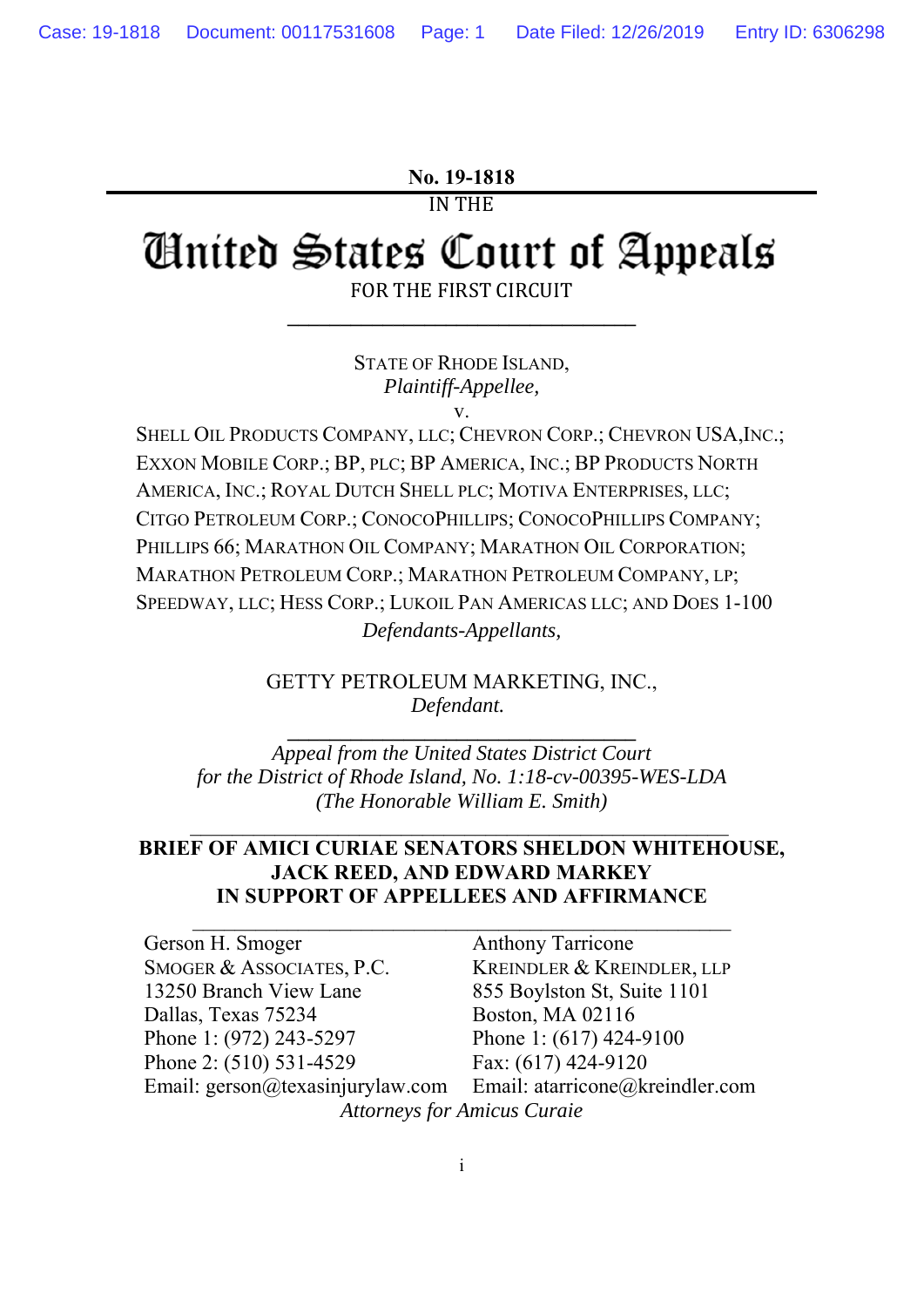# **TABLE OF CONTENTS**

| AMICUS CURIAE'S IDENTIFY, INTEREST AND AUTHORITY TO                                                  |
|------------------------------------------------------------------------------------------------------|
|                                                                                                      |
|                                                                                                      |
| I.<br>THE CHAMBER'S RECORD DEMONSTRATES LITTLE REGARD<br>FOR CONGRESSIONAL ACTION ON CLIMATE CHANGE4 |
| II.<br>THE CHAMBER'S RECORD DEMONSTRATES LITTLE REGARD<br>FOR EXECUTIVE ACTION ON CLIMATE CHANGE7    |
| THE CHAMBER USES ITS POLITICAL CLOUT TO OPPOSE<br>III.                                               |
| IV. COURTS, INCLUDING STATE COURTS, ARE WELL-<br>POSITIONED TO ADDRESS THE ISSUES IN THIS CASE10     |
|                                                                                                      |
|                                                                                                      |
|                                                                                                      |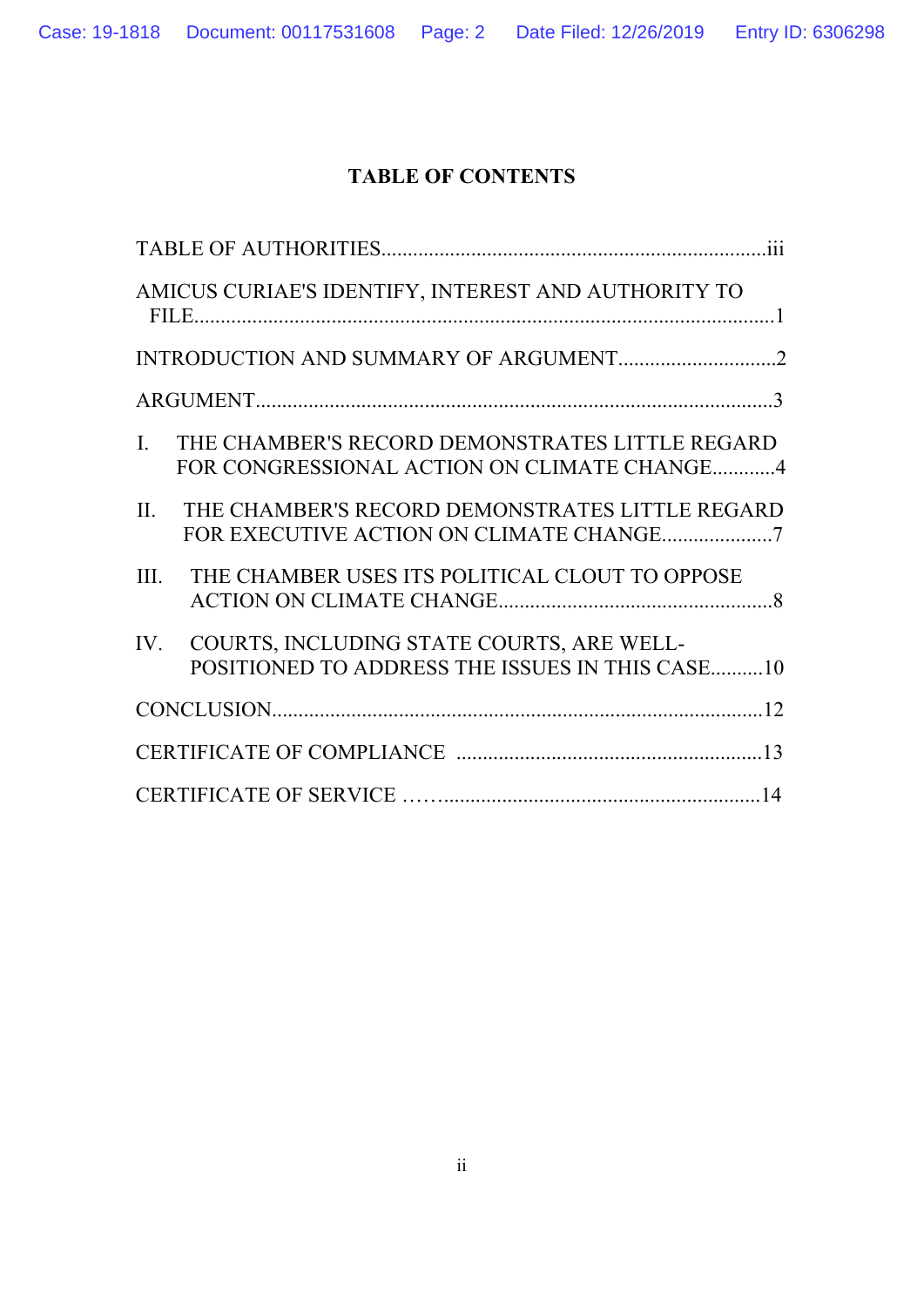Case: 19-1818 Document: 00117531608 Page: 3 Date Filed: 12/26/2019 Entry ID: 6306298

# **TABLE OF AUTHORITIES**

# **Cases**

| Citizens United v. Federal Election Comm'n, 558 U.S. 310 (2010)8,9         |
|----------------------------------------------------------------------------|
| City of Oakland v. BP P.L.C., No. 18-16663 ( $9th$ Cir., docketed Sept. 4, |
| Cty. of San Mateo v. Chevron Corp., No. 18-15499 (9th Cir., docketed Mar.  |
| Mayor and City Council of Baltimore v. BP P.L.C., No. 18-cv-02357 $(4th$   |
| Phoenix Mut. Life Ins. Co. v. Adams, 30 F.3d 554 (4th Cir. 1994)4          |
| Texas Industries, Inc. v. Radcliff Materials, Inc., 451 U.S. 630 (1981)4   |
|                                                                            |

# **Other Authorities**

| 1 Alexis De Tocqueville, Democracy in America (Arthur Goldhammer                                                                                                                                                                                                                                                                   |
|------------------------------------------------------------------------------------------------------------------------------------------------------------------------------------------------------------------------------------------------------------------------------------------------------------------------------------|
| Amy Harder, "America's business lobby shifting on climate change," Axios<br>(Apr. 18, 2019), https://www.axios.com/chamber-commerce-shifting-<br>climate-change-6a18f7c6-88ef-446e-99a5-1ed1fd627cbe.html5                                                                                                                         |
| Andrew Jackson, 1832 Veto Message Regarding the Bank of the United                                                                                                                                                                                                                                                                 |
| Carol Leonnig, "Corporate donors fuel Chamber of Commerce's political<br>power," The Washington Post (Oct. 19, 2012)<br>https://www.washingtonpost.com/politics/decision2012/corporate-donors-<br>fuel-chamber-of-commerces-political-power/2012/10/18/96ad666a-1943-<br>11e2-bd10-5ff056538b7c story.html?utm term=.2798acebd23f9 |
| Chamber of Commerce v. EPA, Petition for Review (Oct. 23, 2015), Case<br>No. 15-1382 (D.C. Cir.), available at                                                                                                                                                                                                                     |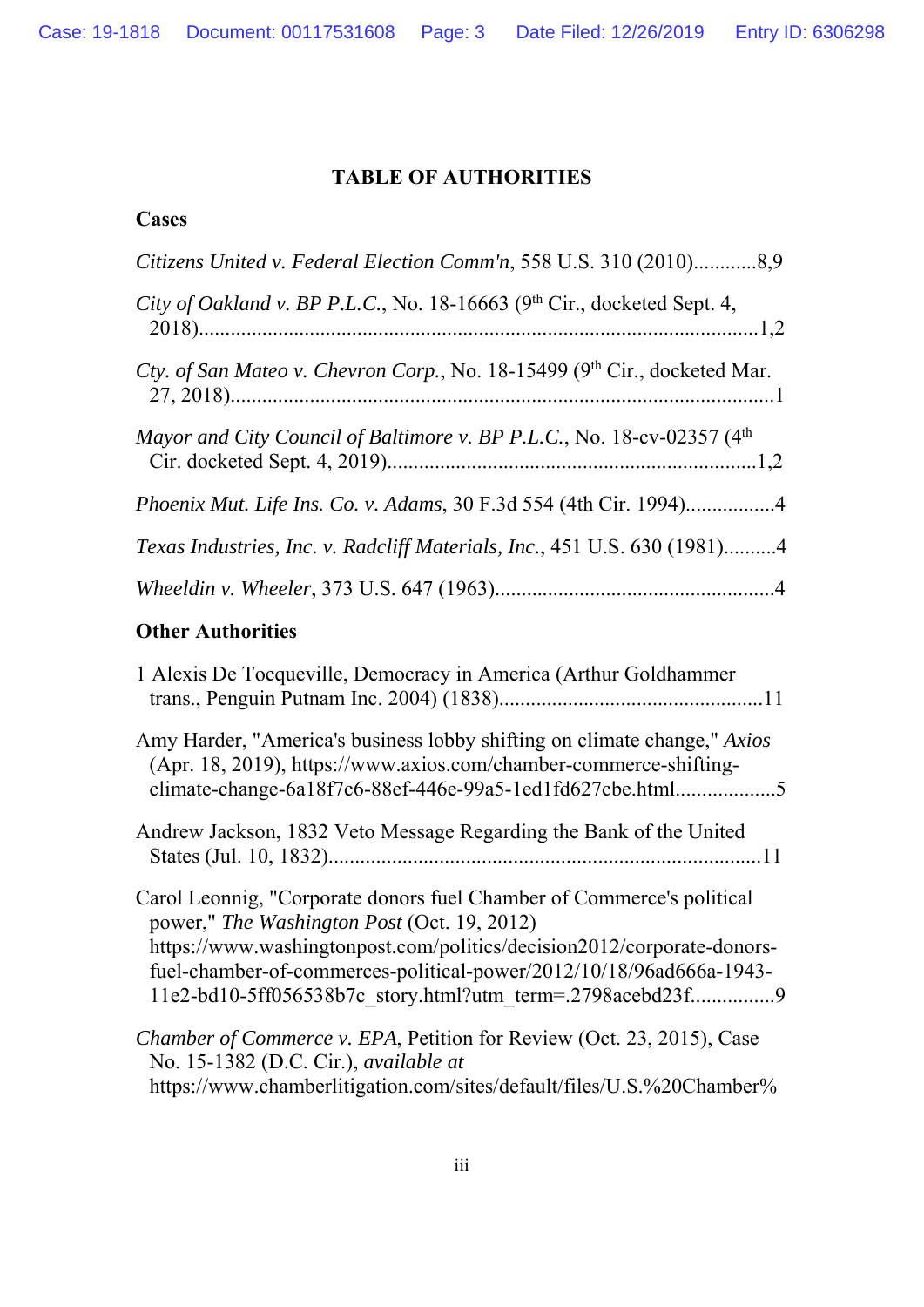| 2C%20et%20al.%20v.%20EPA%20%28ESPS%29%20--                                                                                                                                                                                                                                               |
|------------------------------------------------------------------------------------------------------------------------------------------------------------------------------------------------------------------------------------------------------------------------------------------|
| Climate Change and Your Health, Rhode Island Department of Public<br>Health, available at http://health.ri.gov/publications/guides/                                                                                                                                                      |
| Coral Davenport and Julie Hirschfield Davis, "Move to Fight Obama's<br>Climate Change Plan Started Early", The New York Times (Aug. 3, 2015),<br>https://www.nytimes.com/2015/08/04/us/obama-unveils-plan-to-sharply-                                                                    |
| David Hume, PHILOSOPHICAL WORKS OF DAVID HUME 290 1854)11                                                                                                                                                                                                                                |
| Dominic Rushe, "Disney, the Gap and Pepsi urged to quit the US Chamber<br>of Commerce," The Guardian (April 24, 2017),<br>https://www.theguardian.com/business/2017/apr/24/disney-the-gap-and-                                                                                           |
| Glenn Kessler and Michelle Ye Hee Lee, "Fact-checking President Trump's<br>claims on the Paris climate change deal," The Washington Post (June 1,<br>2017), https://www.washingtonpost.com/news/fact-<br>checker/wp/2017/06/01/fact-checking-president-trumps-claims-on-the-             |
| Global Warming of 1.5 Degrees Celsius, Section 4.4.5.2, Intergovernmental<br>Panel on Climate Change, https://www.ipcc.ch/sr15/chapter/chapter-4/7                                                                                                                                       |
| Impacts of Greenhouse Gas Regulations on the Industrial Sector, NERA<br>Economic Consulting (March 2017), available at<br>http://www.globalenergyinstitute.org/sites/default/files/NERA%20Final%                                                                                         |
| Kevin Steinberger and Amanda Levin, "Chamber Inflates Costs, Ignores<br>Benefits of Climate Action," Natural Resources Defense Council (March<br>22, 2017), available at https://www.nrdc.org/experts/kevin-<br>steinberger/chamber-inflates-costs-ignores-benefits-climate-action (last |
| Key Vote Alert, U.S. Chamber of Commerce (May 9, 2017), available at<br>https://www.uschamber.com/sites/default/files/5.9.17-                                                                                                                                                            |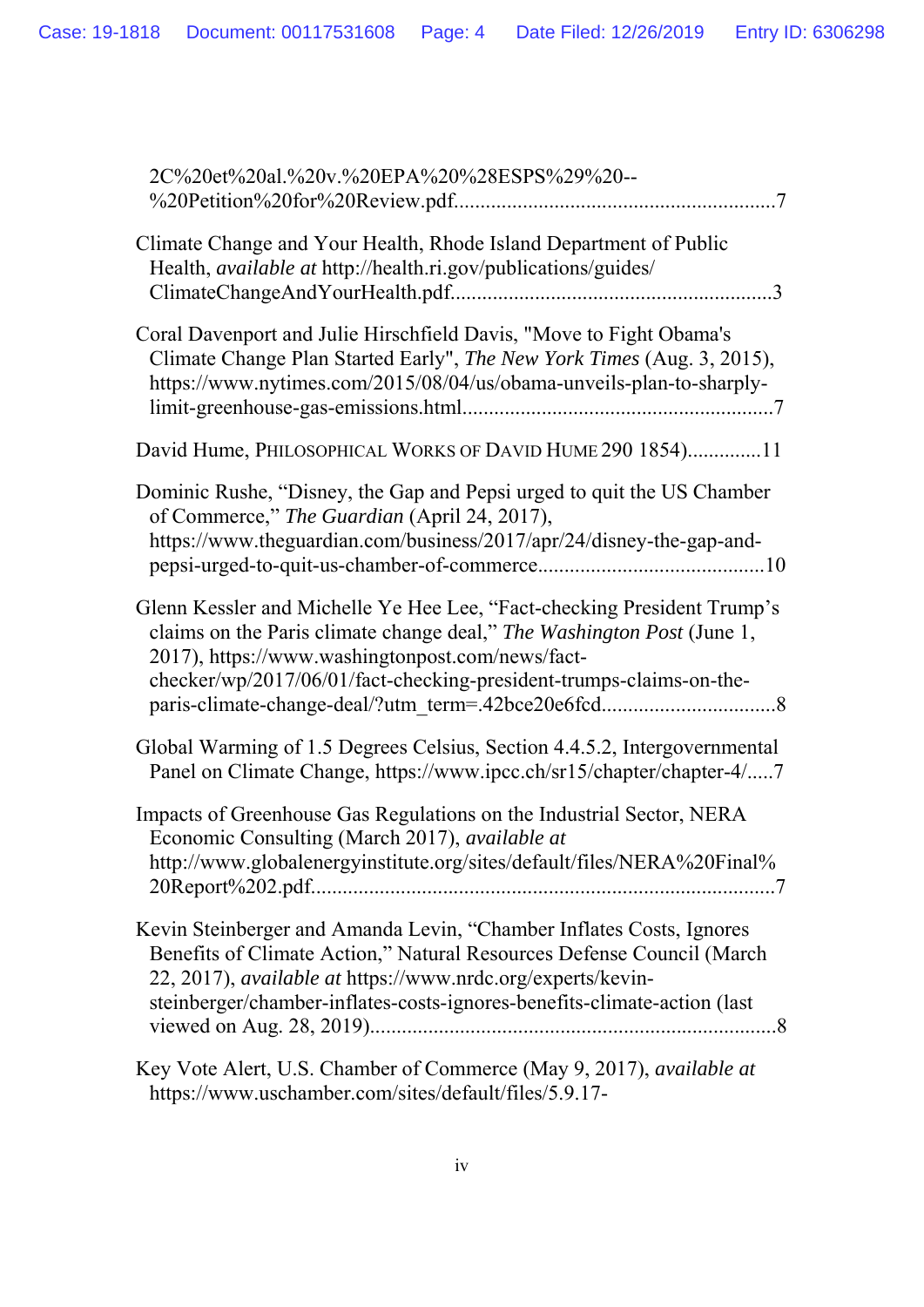| key_vote_letter_to_senate_supporting_h.j._res._36_cra_resolution_repea                                                                                                                                                                                                                  |
|-----------------------------------------------------------------------------------------------------------------------------------------------------------------------------------------------------------------------------------------------------------------------------------------|
| Letter Opposing H.R. 2454, the "American Clean Energy and Security Act<br>of 2009," U.S. Chamber of Commerce (Jun. 24, 2009), available at<br>https://www.uschamber.com/letter/letter-opposing-hr-2454-american-                                                                        |
| Nancy Madsen, "U.S. Chamber of Commerce says Tim Kaine supported<br>higher energy costs for families," Politifact Virginia (Aug. 21, 2012),<br>https://www.politifact.com/virginia/statements/2012/aug/21/us-chamber-<br>commerce/us-chamber-commerce-says-tim-kaine-supported-highe/ 9 |
|                                                                                                                                                                                                                                                                                         |
| Rhode Island, First Street Foundation, available at<br>https://assets.firststreet.org/uploads/2019/08/Rhode-Island-revised.pdf3                                                                                                                                                         |
| Robert Brulle, "The climate lobby: a sectoral analysis of lobbying spending<br>on climate change in the USA, 2000 to 2016," Climatic Change, vol. 149,<br>issue 3-4, p. 289–303, available at<br>https://link.springer.com/article/10.1007%2Fs10584-018-2241-z10                        |
| "Run, Jimmy" attack ad against Katie McGinty, 2016 candidate for U.S.<br>Senate from Pennsylvania, available at                                                                                                                                                                         |
| S.1128, The American Opportunity Carbon Fee Act of 2019, 116th Cong.,<br>1st Sess. available at                                                                                                                                                                                         |
| S.2300, Clean Industrial Technology Act of 2019, 116th Cong., 1st Sess.,<br>available at https://www.govtrack.us/congress/bills/116/s2300/text5                                                                                                                                         |
| Steven Mufson, et al., "2 Degrees C: Beyond the Limit," The Washington<br>Post (Aug. 13, 2019),<br>https://www.washingtonpost.com/graphics/2019/national/climate-                                                                                                                       |
| STORMTOOLS, Rhode Island Shoreline Change Special Area Management<br>Plan, available at http://www.beachsamp.org/stormtools/3                                                                                                                                                           |
|                                                                                                                                                                                                                                                                                         |
|                                                                                                                                                                                                                                                                                         |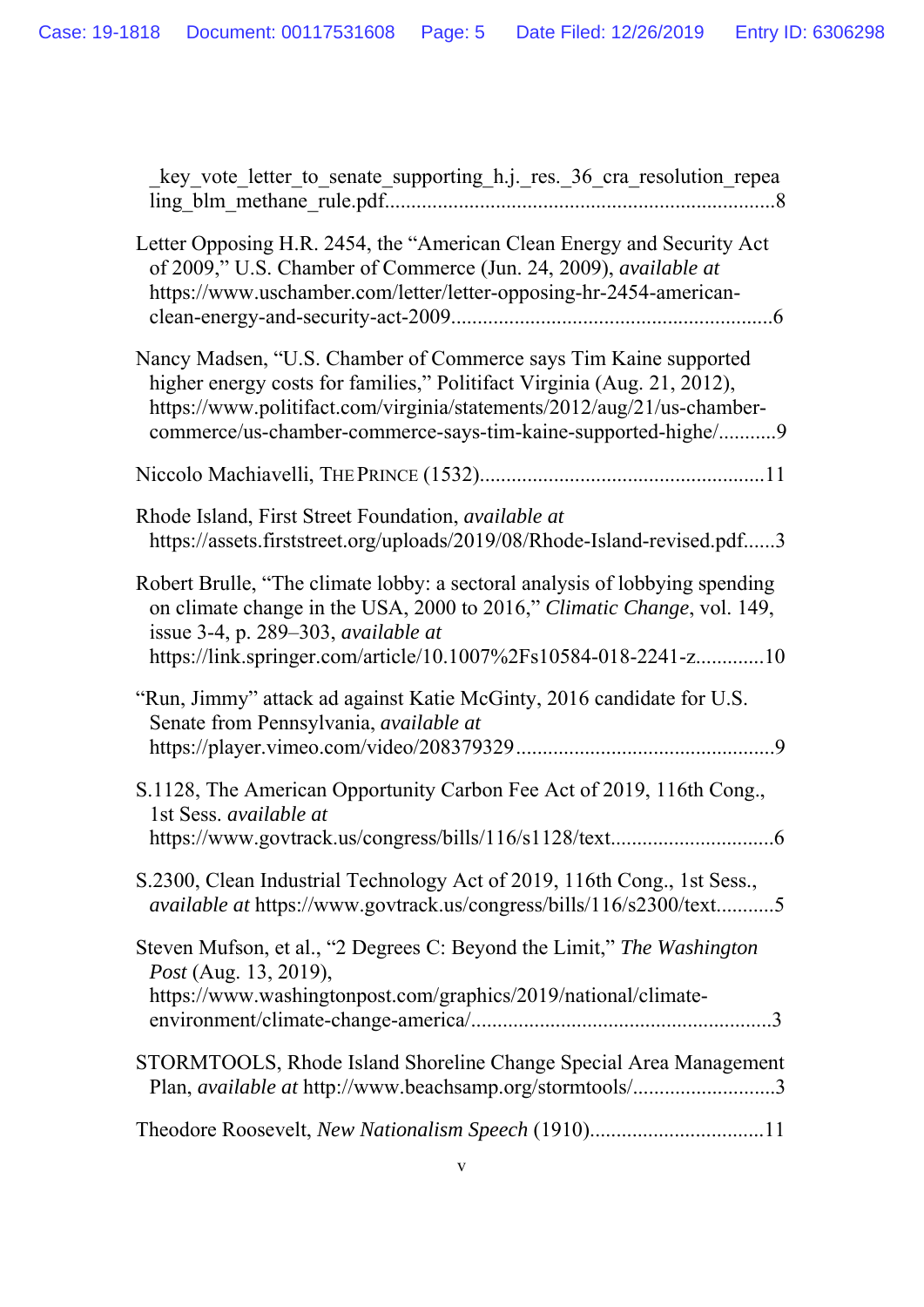| U.S. Chamber Letter to the Senate Opposing S.J.Res.8, the Green New Deal,<br>U.S. Chamber of Commerce, https://www.uschamber.com/letter/us-                                                                               |
|---------------------------------------------------------------------------------------------------------------------------------------------------------------------------------------------------------------------------|
| U.S. Chamber Motion to Intervene on Clean Power Plan and Affordable<br>Clean Energy Rules, U.S. Chamber of Commerce,<br>https://www.globalenergyinstitute.org/us-chamber-motion-intervene-                                |
| U.S. Chamber of Commerce Outside Spending by Year, Center For<br>Responsive Politics,<br>https://www.opensecrets.org/outsidespending/detail.php?cmte=US+Cham<br>ber+of+Commerce&cycle=2018 (last viewed on Aug. 28, 2019) |
| "Wake Up to Climate Change Legislation" attack ad, U.S. Chamber of<br>Commerce (Nov. 9, 2007), available at<br>https://www.youtube.com/watch?v=XevRKc82soI (last viewed on Aug.                                           |
| Whitehouse & Warren, et al., U.S. Chamber of Commerce: Out of Step with<br>the American People and its Members <i>available at</i><br>https://www.warren.senate.gov/files/documents/2016-6-14-                            |
|                                                                                                                                                                                                                           |

# **Treatises**

3 W. Blackstone, Commentaries on the Laws of England (1768) ................11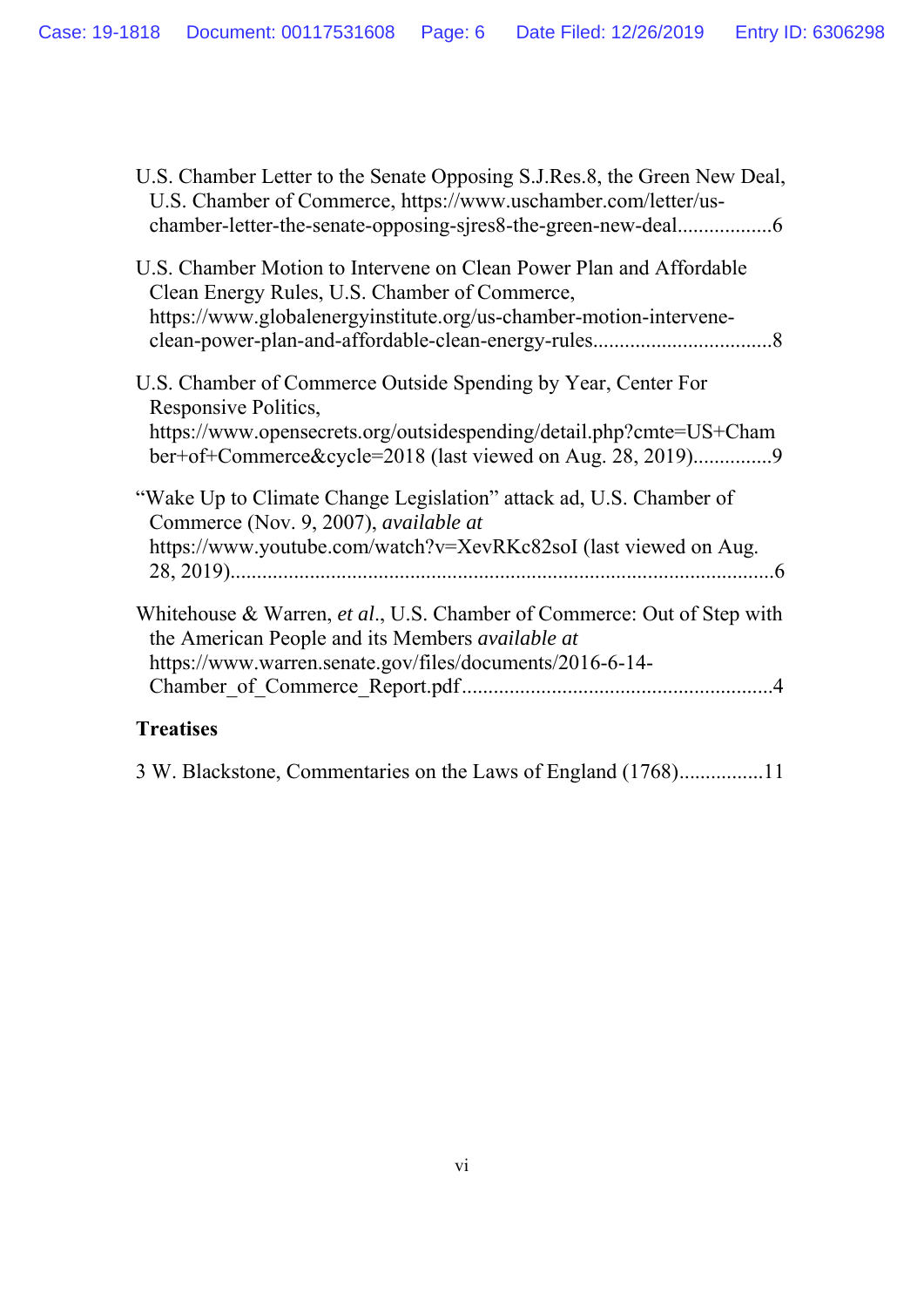### **AMICUS CURIAE'S IDENTITY, INTEREST AND AUTHORITY TO FILE**

 United States Senator Sheldon Whitehouse represents the State of Rhode Island. First elected to the Senate in 2006, Senator Whitehouse has been active in seeking comprehensive solutions to address climate change. He is a member of the Senate's Environment and Public Works Committee and author of the American Opportunity Carbon Fee Act, which would establish a fee on carbon emissions and return all revenue generated to the American people.

 Senator Whitehouse has closely observed the influence of corporate lobbying and election spending in Congress, as well as how the fossil fuel industry has used its political and electioneering influence. The Senator regularly speaks on the Senate floor about the need to act on climate change and is the author of *Captured: The Corporate Infiltration of American Democracy*. He has participated as amicus curiae in other cases concerning climate change, including cases that raise similar issues to this one. See City of Oakland v. BP P.L.C., No. 18-16663 (9th Cir., docketed Sept. 4, 2018), Cty. of San Mateo v. Chevron Corp., No. 18-15499 ( $9<sup>th</sup> Cir.$ , docketed Mar. 27, 2018); and Mayor and City Council of Baltimore v. BP P.L.C., No. 18 cv-02357 (4<sup>th</sup> Cir. Docketed Sept. 4, 2019).

 United States Senator Jack Reed has represented the State of Rhode Island in the Senate since 1997. His home state of Rhode Island is one of the fastest warming states in the country and among the most vulnerable to the impacts of climate change, especially sea level rise. He is the Ranking Member of the Senate Armed Services Committee and the Ranking Member of the Transportation, and Housing and Urban Development, and Related Agencies Senate Appropriations Subcommittee. He is a senior member of the Senate Banking Committee. He is the co-chair of the Renewable Energy and Energy Efficiency Caucus and a member of the Climate Action Taskforce. He has long advocated the need to address climate change with a particular focus on its national security implications.

 United States Senator Edward J. Markey represents the Commonwealth of Massachusetts in the United States Senate. He is a member of the Environment and Public Works, the Commerce, Science, and Transportation, and the Foreign Relations committees. He also serves as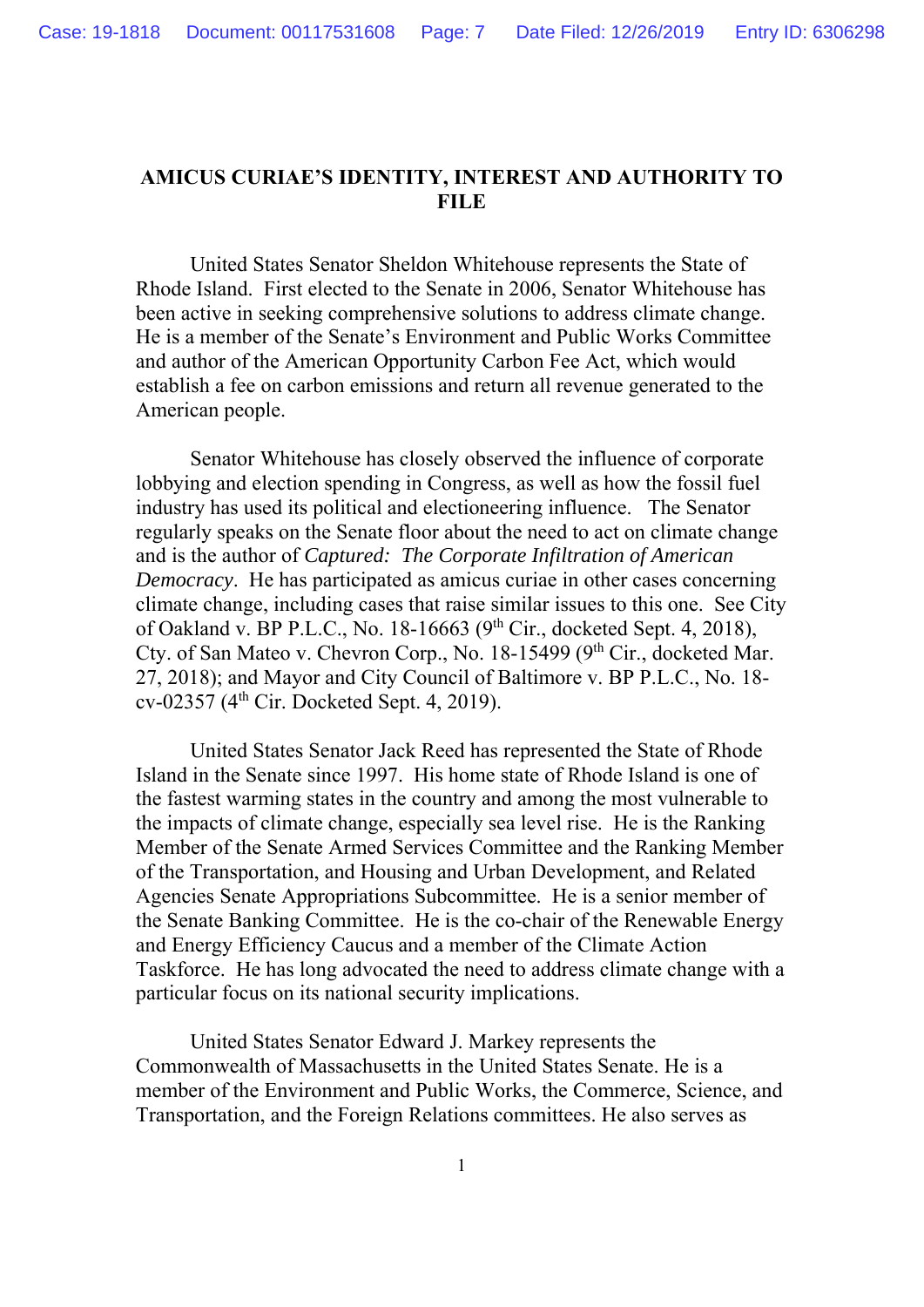Chair of the Senate Climate Change Task Force. Senator Markey's more than 40 years of legislative experience includes co-authorship with Congressman Henry Waxman of the only comprehensive climate legislation ever to pass a chamber of Congress. It would have cut national global warming emissions by 17 percent by 2020 and 80 percent by 2050. He was also the principal House author of a 1987 energy conservation act and a 2007 law to increase national fuel economy standards, which reduced consumer costs and greenhouse gas emissions. Senator Markey is the Senate sponsor of the Green New Deal resolution, which calls for a historic mobilization with the goal of achieving a just transition to a net-zero emissions economy. He has participated as amicus curiae in other cases concerning climate change, including City of Oakland v. BP P.L.C., No. 18- 16663 (9th Cir., docketed Sept. 4, 2018) and Mayor and City Council of Baltimore v. BP P.L.C., No. 18-cv-02357 (4th Cir. Docketed Sept. 4, 2019).

 The Senators file this brief to underscore the need to address these issues in court, as well as in the other branches of government; particularly when amici curiae for Appellants opposed addressing those issues in the courts, while outside this arena, working to stop other branches from moving forward on ways to inhibit climate change.<sup>1</sup>

#### **INTRODUCTION AND SUMMARY OF ARGUMENT**

 Amicus Curiae Chamber of Commerce of the United States [hereinafter, "the Chamber"] asks this Court to reverse the District Court's order remanding this matter to state court because it asserts that climate change is uniquely a federal issue, denying any role that can be taken by the States or their courts. The erroneous nature of the Chamber's (and the Defendants') exclusivity argument becomes more acute when examined in the context of these same parties' decades-long efforts to stifle action by both Congress and the executive branch, to pervert climate science and the public's understanding of climate science, and to undermine the United States' role in international negotiations.

<sup>&</sup>lt;sup>1</sup> All parties have consented to the filing of this brief. No party's counsel authored the brief in whole or in part, no party or party's counsel contributed money that was intended to fund preparing of submitting the brief, and no person other than the senators or their counsel contributed money that was intended to fund preparing or submitting the brief.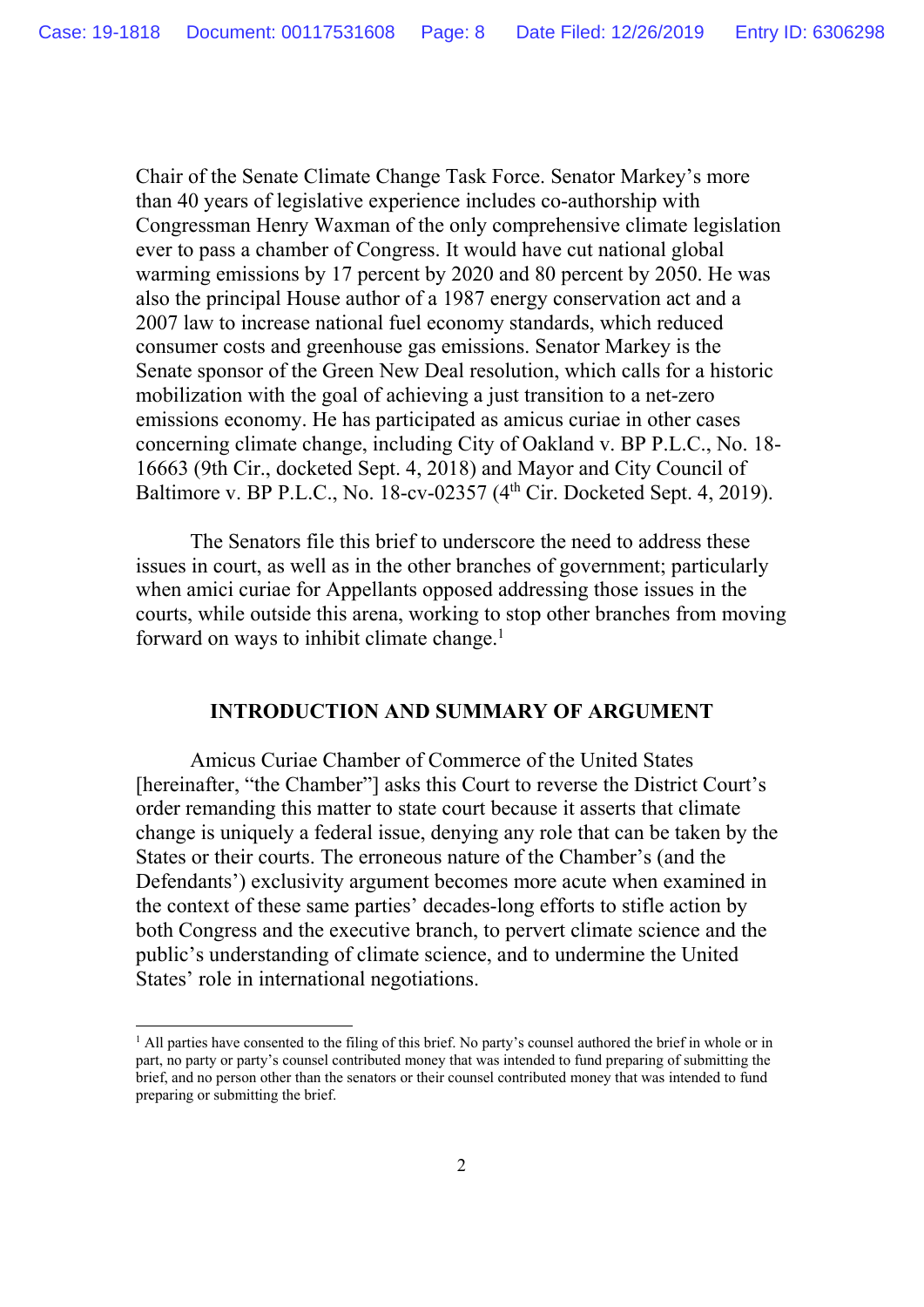Climate change's looming effects are felt in different ways in different localities, giving each a distinct interest in the issue.<sup>2</sup> The urgent nature of the crisis and the need to utilize every available tool to address it makes clear that there is no overriding federal common law or federal statutory law that prevents states from imposing liability and state courts from adjudicating liability issues, particularly for the very real injuries that Defendants have proximately caused.

 For the reasons set forth below, any legal arguments or factual assertions the Chamber has made about the merits, justiciability, or the proper role of the federal courts vis-à-vis other courts or other branches of government should respectfully be treated with the scrutiny deserving of assertions made by a self-interested party with a long history belying the good faith of its arguments.

#### **ARGUMENT**

 Senators Whitehouse, Reed, and Markey file this brief to provide context for arguments made by amicus curiae United States Chamber of Commerce (hereafter "the Chamber")<sup>3</sup> in support of appellants' request that

<sup>&</sup>lt;sup>2</sup> Rhode Island, and, by extension, the Rhode Island state government, is particularly exposed to climate change. Rhode Island is expected to experience several feet of sea level rise by the end of the century. The state has developed a website known as STORMTOOLS that allows users to visualize the parts of the state that will be underwater according to various sea level rise scenarios. *See*, STORMTOOLS, Rhode Island Shoreline Change Special Area Management Plan, *available at* http://www.beachsamp.org/stormtools/. Due to the state's low-lying topography and highly indented coastline, even moderate amounts of sea level rise will flood some communities and isolate others, as peninsulas are transformed into islands. Sea level rise is already found to be affecting property values in Rhode Island. The research group First Street has found that increased coastal flooding caused by rising seas and more frequent extreme weather events has already reduced the value of Rhode Island homes by more than \$44 million. *See* Rhode Island, First Street Foundation, *available at* https://assets.firststreet.org/uploads/2019/08/Rhode-Island-revised.pdf. In addition to rising seas, Rhode Island is also warming more quickly than anywhere else in the lower 48 states -- an average of two degrees Celsius. *See*, Steven Mufson, et al., "2 Degrees C: Beyond the Limit," *The Washington Post* (Aug. 13, 2019), https://www.washingtonpost.com/graphics/2019/national/climateenvironment/climate-change-america/. Similarly, Rhode Island has seen the nation's largest increase in extreme precipitation events since the 1950s, with deluges increasing by 76 percent. *See*, Climate Change and Your Health, Rhode Island Department of Public Health, *available at* http://health.ri.gov/publications/guides/ClimateChangeAndYourHealth.pdf.

<sup>&</sup>lt;sup>3</sup> This case highlights the fecklessness of the Court's disclosure rules in identifying who the real party in interest is behind an amicus brief. The Chamber manufactures no product and provides no general service. It exists as an intermediary between business interests and the public and political worlds. It is not at all transparent as to the sources of its funding. If the Chamber provides any service other than lobbying and electioneering, it is to mask the identity of real parties in interest or effected industries behind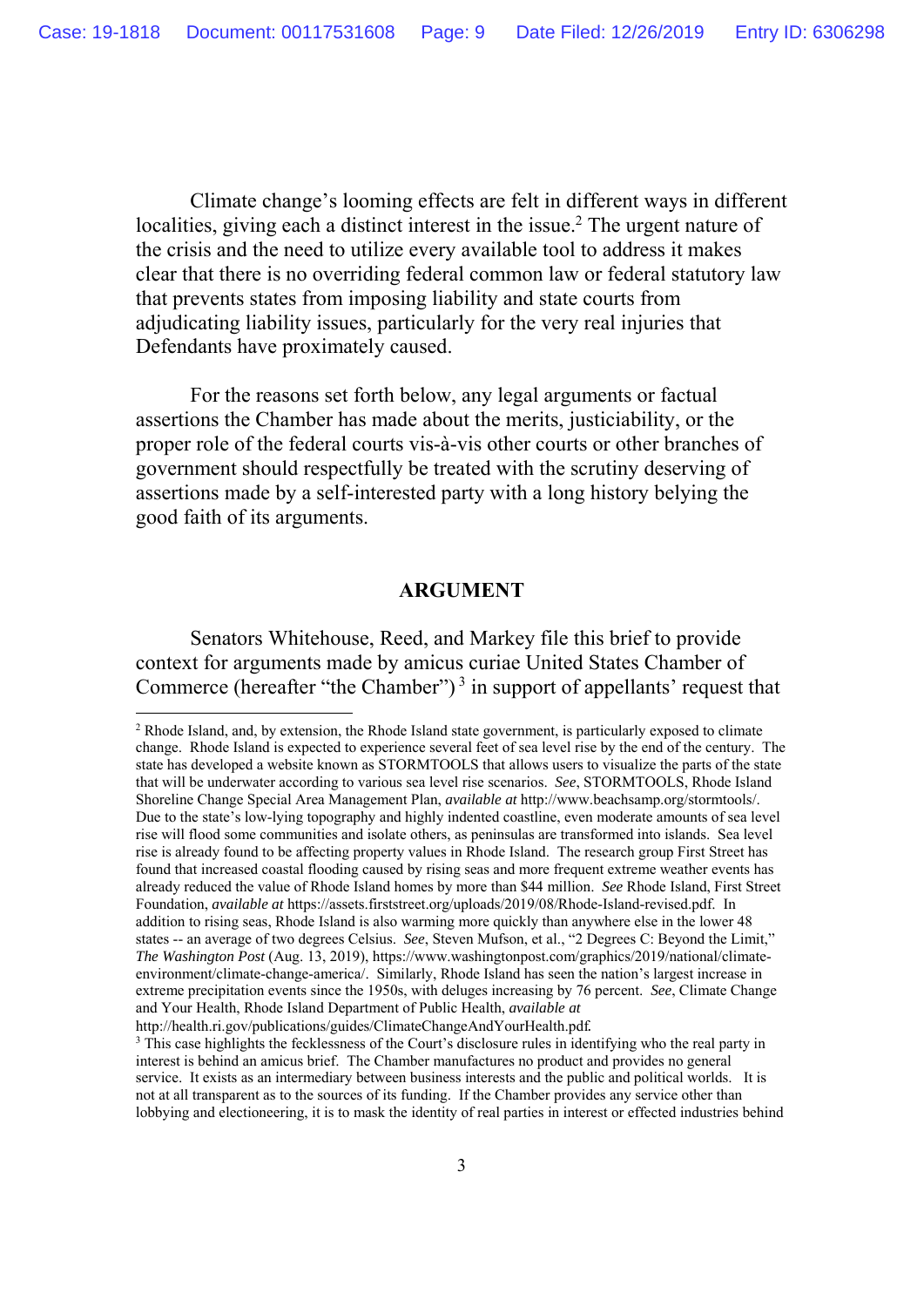this Court review and reverse the lower court's order remanding this case to state court. The Chamber's essential argument is that climate change is a federal issue and this Court should deny any role to the states or state courts. It suggests that federal uniformity is a value above all others on this issue. It argues for deference to Congress and what it describes as "federal common law," which to the extent it exists in our court system is largely based upon state common law (and thus provides no proper basis for removal). *See, Phoenix Mut. Life Ins. Co. v. Adams*, 30 F.3d 554, 564 (4th Cir. 1994) ("We have recognized that federal courts may draw on state common law in shaping the applicable body of federal common law.").

 The reality is that the rare instances where a developed federal common law exists and differs from that of the states so as to displace state law are "few and restricted." *Wheeldin v. Wheeler*, 373 U.S. 647, 651 (1963). Without specific congressional authorization, "federal common law exists only in such narrow areas as those concerned with the rights and obligations of the United States, interstate and international disputes implicating conflicting rights of States or our relations with foreign nations, and admiralty cases." *Texas Industries, Inc. v. Radcliff Materials, Inc.*, 451 U.S. 630, 641 (1981) (footnotes omitted). Here, Federal common law does not apply.

# **I. The Chamber's Record Demonstrates Little Regard for Congressional Action on Climate Change**

l

 The Chamber's brief attempts to convince this Court of its sincere concerns about climate change in order to suggest that it has credible concerns on the narrow jurisdictional issue before this Court. However,

the relative anonymity of the Chamber's name. On the issue of climate, its funding is particularly mysterious, as many companies on its board disagree with and deny accountability for the climate denial and opposition the Chamber has long espoused. *See*, Whitehouse & Warren, *et al*., U.S. Chamber of Commerce: Out of Step with the American People and its Members *available at* https://www.warren.senate.gov/files/documents/2016-6-14-Chamber\_of\_Commerce\_Report.pdf. As

astronomers divine the presence of dark bodies from their effect on the behavior of visible bodies, one can divine some unseen force driving the Chamber to a position on climate issues no member corporation will publicly espouse. The secrecy of the Chamber's funding obscures the exact explanation of this aberration. Arguably, it is likely that the Chamber is sustained and controlled by fossil fuel industry funding. There is no reason that the Court, the other parties, and the country should be denied the identity of every real party in interest behind its brief.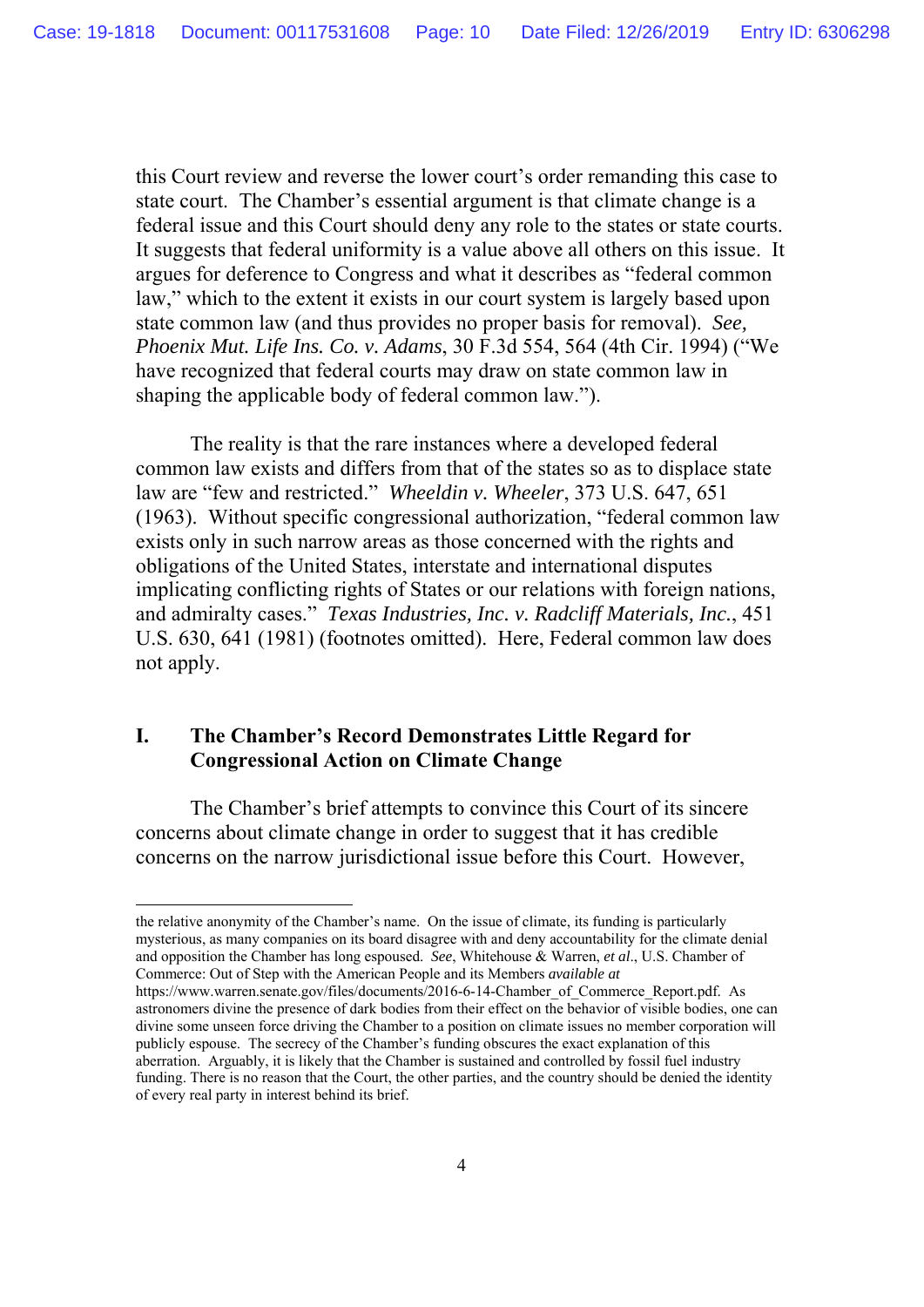before the U.S. Congress, the Chamber vigorously opposes any effective congressional effort. It should not be permitted to have it both ways, as the end result would be that no one has authority to address the climate catastrophe we are barreling towards.

 In its brief, the Chamber cites a web page on climate change that it recently added<sup>4</sup> to its website. It writes that it "believes that the global climate is changing, and that human activities contribute to those changes," and also that "global climate change poses a serious long-term challenge that deserves serious solutions.<sup>5</sup>" Br. at 1. It then makes the following claim:

Governmental policies aimed at achieving these goals should come from the federal government, and in particular Congress and the Executive Branch, not through the courts, much less a patchwork of actions under state common law.

*Id*. at 2.

l

 Perhaps anticipating that Senator Whitehouse would file an *amicus* brief in this case as he has done in other climate-related cases, the Chamber also cites its support of a recent bill<sup>6</sup> he authored to provide federal support

<sup>4</sup> Amy Harder, "America's business lobby shifting on climate change," *Axios* (April 18, 2019), https://www.axios.com/chamber-commerce-shifting-climate-change-6a18f7c6-88ef-446e-99a5- 1ed1fd627cbe.html

<sup>&</sup>lt;sup>5</sup> Despite this, in its brief the Chamber uses the language of climate denial. Like a losing army falling back to successive interior trenches, the climate denial apparatus the fossil fuel industry funds has steadily retreated into newly conceived rhetorical positions as its advocated positions have become untenable. It began at climate denial is a hoax, and climate scientists are dishonest. Then, as factual evidence piled up, it moved to' the science is uncertain,' or 'too uncertain to justify the massive economic costs of responding.' As both of those propositions were exposed as false, the latest fallback position has become 'yes, the climate is changing' and 'yes, humans have something to do with it' (note the evasive use of the passive voice rather than 'humans are changing it' and the elusive "something" rather than that there is no credible alternative explanation besides human carbon emissions being essentially the sole cause), and 'maybe we should do something about it some time, but "innovation" will probably get us out of it' (as they busily protect out-dated technology and stifle innovation). The common true north of all these propositions has been that Congress need not act, and fossil fuel polluters get to continue to pollute without repercussions. This is no small thing for them: the International Monetary Fund has identified the subsidy in the United States favoring the fossil fuel industry at \$650 billion in 2015 alone. That is, billion with a "b." *See*, David Cody, *et al*., Global Fossil Fuel Subsidies Remain Large: An Update Based on Country-Level Estimates, International Monetary Fund, *available at*

https://www.imf.org/en/Publications/WP/Issues/2019/05/02/Global-Fossil-Fuel-Subsidies-Remain-Large-An-Update-Based-on-Country-Level-Estimates-46509

<sup>6</sup> *See*, S.2300, Clean Industrial Technology Act of 2019, *available at*

https://www.govtrack.us/congress/bills/116/s2300/text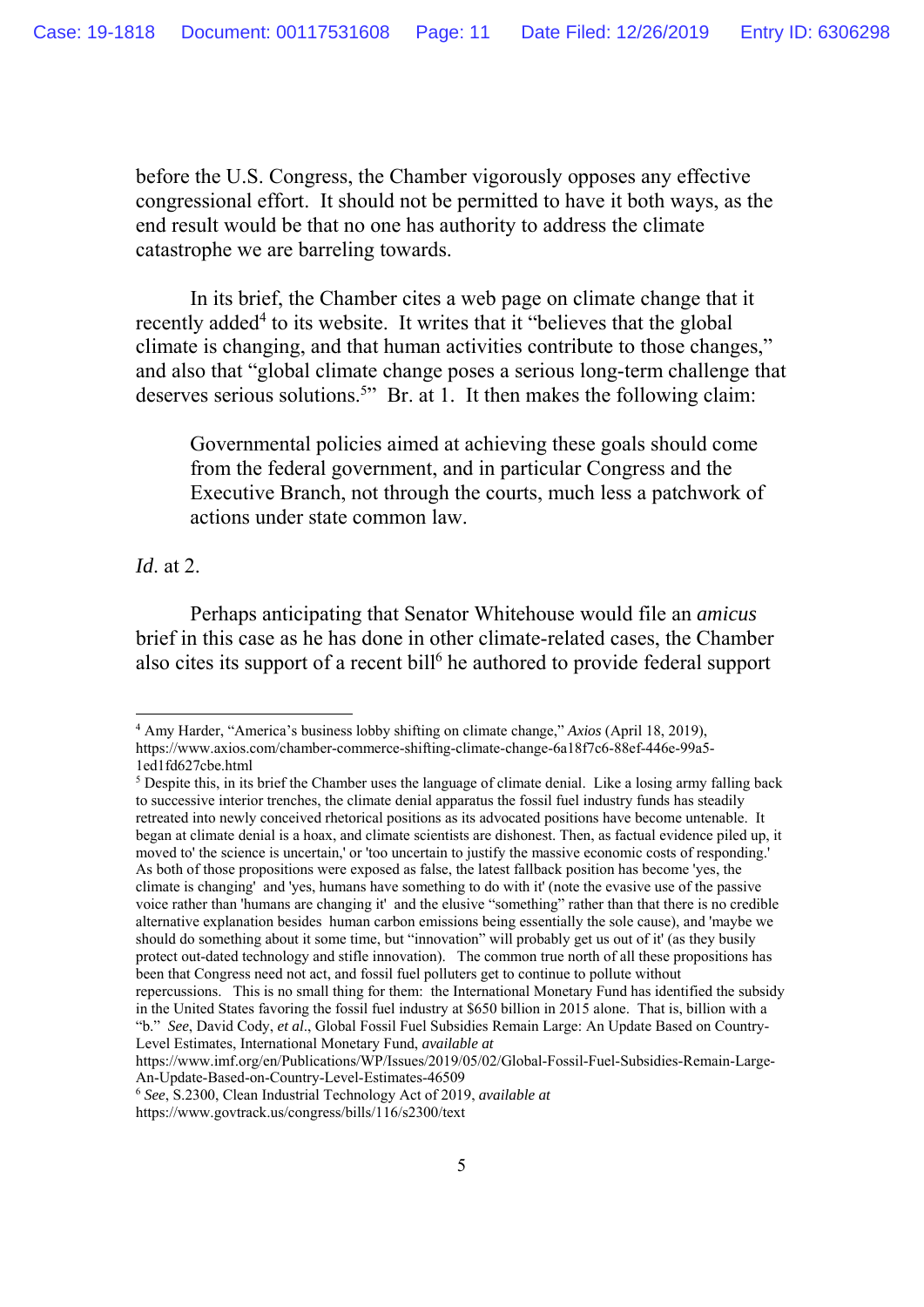for research, development, and deployment of new technologies to reduce carbon emissions from the industrial sector. *Id*.

 However, none of this bears any resemblance to the Chamber's actual position on climate change. The Chamber has a long record of opposition to "governmental policies" and "serious solutions" for climate change, whether those policies come from Congress or the executive branch. As United States Senators with collectively four decades of experience in the Senate, the authors of this brief have had a front row seat from which to observe the Chamber's remorseless efforts to thwart positive climate action in Washington.

 This is easily demonstrated by the Chamber's effort to block federal legislation. In 2007, the Chamber opposed bipartisan cap and trade legislation.<sup>7</sup> In 2009, the Chamber was one of the leading interest groups lobbying against the Waxman-Markey cap and trade legislation.<sup>8</sup> Since the failure of Waxman-Markey, the Chamber's allies in Congress have refused to hold hearings on, mark up, debate, or vote on any legislation proposing a policy framework for economy-wide reductions in carbon pollution. More recently, the Chamber was a ferocious opponent of the so-called "Green New Deal," despite the fact that it is only an aspirational statement of policy goals that would not even have had the force of law had it passed.<sup>9</sup> In conversations with Senators and their staffs, the Chamber has repeatedly expressed its opposition to existing carbon fee legislation<sup>10</sup> and indeed any and every form of carbon fee or carbon pricing.

 In sum, the Chamber remains adamantly opposed to the only three "serious solutions" proposed in Congress that would have any chance of holding global average temperature increase to less than 1.5 degrees Celsius:

<sup>7</sup> *See*, *e.g*., "Wake Up to Climate Change Legislation" attack ad, U.S. Chamber of Commerce (Nov. 9, 2007), *available at* https://www.youtube.com/watch?v=XevRKc82soI. 8 *See*, *e.g*., Letter Opposing H.R. 2454, the "American Clean Energy and Security Act of 2009," U.S.

Chamber of Commerce (June 24, 2009), *available at* https://www.uschamber.com/letter/letter-opposing-hr-2454-american-clean-energy-and-security-act-2009. Of particular note is the Chamber's threat to consider votes on this legislation in its "How They Voted" scorecard, which may in turn influence election spending decisions.

<sup>&</sup>lt;sup>9</sup> U.S. Chamber Letter to the Senate Opposing S.J.Res.8, the Green New Deal, U.S. Chamber of Commerce, https://www.uschamber.com/letter/us-chamber-letter-the-senate-opposing-sjres8-the-greennew-deal

<sup>10</sup> *See*, S.1128, The American Opportunity Carbon Fee Act of 2019, *available at* https://www.govtrack.us/congress/bills/116/s1128/text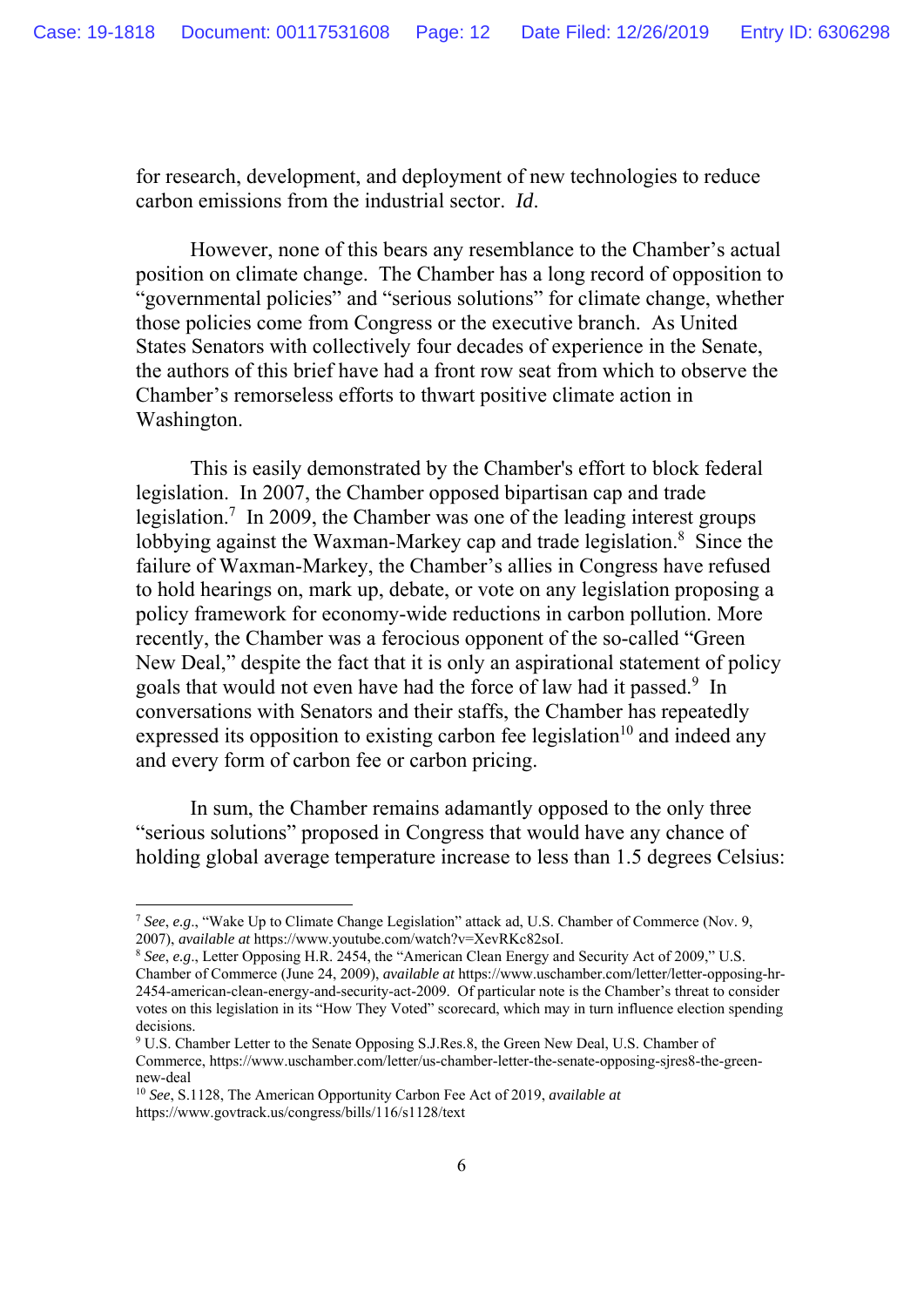a cap and trade system; a massive investment program in low carbon technologies; and a carbon fee. Indeed, the Intergovernmental Panel on Climate Change's 2018 report on global warming of 1.5 degrees Celsius concluded that "carbon prices remain a necessary condition of ambitious climate policies."11 The Chamber's support for one minor bill, though welcomed by the bill's sponsor amicus Senator Whitehouse, is far from support for a legislative effort that will have any truly measurable effect on the problem. It is clear then that the Chamber's representations in its brief are belied by its long-term behavior.

## **II. The Chamber's Record Demonstrates Little Regard for Executive Action on Climate Change**

 The Chamber has worked assiduously to defeat regulatory actions by the executive branch to limit carbon pollution. In 2010, the Chamber sued the Environmental Protection Agency (EPA) to overturn its finding that greenhouse gas emissions endanger public health and welfare.12 Beginning in 2014, the Chamber convened fossil fuel industry lobbyists, lawyers, and political strategists to plot legal strategies for opposing future regulatory actions to limit carbon pollution.<sup>13</sup> In 2015, the Chamber led a coalition of trade associations suing to block EPA's proposed Clean Power Plan to reduce carbon emissions in the electric power sector.<sup>14</sup>

With the election of a president opposed to policies limiting carbon emissions, the Chamber switched to offense. In 2017, it funded a study critical of the Paris Agreement,<sup>15</sup> which President Trump cited as part of his

<sup>&</sup>lt;sup>11</sup> Global Warming of 1.5 Degrees Celsius, Section 4.4.5.2, Intergovernmental Panel on Climate Change, https://www.ipcc.ch/sr15/chapter/chapter-4/

<sup>12</sup> *Chamber of Commerce v. EPA*, Petition for Review (Feb. 12, 2010), Case No. 10-1030 (D.C. Cir.), available at

https://www.chamberlitigation.com/sites/default/files/cases/files/2010/Chamber%20of%20Commerce%20v .%20EPA%20%28Endangerment%20Rule%29%20%28Petition%20for%20Review%29.pdf 13 Coral Davenport and Julie Hirschfeld Davis, "Move to Fight Obama's Climate Plan Started Early," *The* 

*New York Times* (Aug. 3, 2015), https://www.nytimes.com/2015/08/04/us/obama-unveils-plan-to-sharplylimit-greenhouse-gas-emissions.html

<sup>14</sup> *Chamber of Commerce v. EPA*, Petition for Review (Oct. 23, 2015), Case No. 15-1382 (D.C. Cir.), *available at*

https://www.chamberlitigation.com/sites/default/files/U.S.%20Chamber%2C%20et%20al.%20v.%20EPA %20%28ESPS%29%20--%20Petition%20for%20Review.pdf

<sup>&</sup>lt;sup>15</sup> Impacts of Greenhouse Gas Regulations on the Industrial Sector, NERA Economic Consulting (March 2017), *available at*

http://www.globalenergyinstitute.org/sites/default/files/NERA%20Final%20Report%202.pdf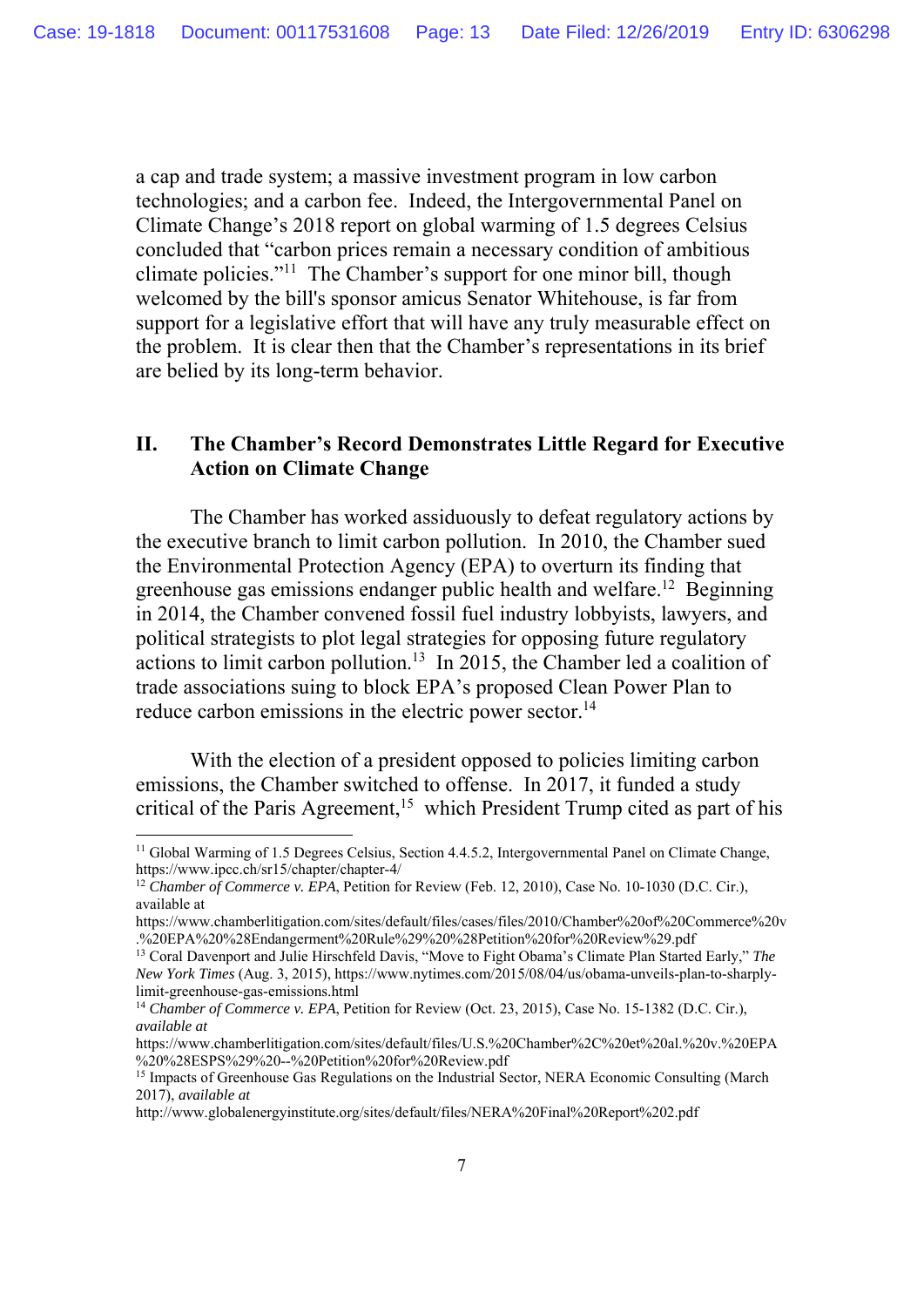justification for withdrawing from the agreement.<sup>16</sup> Notably, the Chamberfunded study was thoroughly debunked by independent climate experts.<sup>17</sup> Also in 2017, the Chamber spearheaded a lobbying campaign in support of a Congressional Review Act resolution to repeal a Department of Interior rule limiting methane emissions from oil and gas facilities on public lands.<sup>18</sup> The Chamber has also been a major supporter of the Trump administration's efforts to repeal and/or water down rules limiting carbon pollution. Most recently, the Chamber intervened in a lawsuit in order to support the administration's proposal to repeal the Clean Power Plan and replace it with a rule that would do little to reduce carbon pollution from the power sector.<sup>19</sup> The Chamber's lobbying blitz has been so prolific during the Trump administration that a recent analysis found that it was one of the two most influential groups pushing for these rollbacks.<sup>20</sup> As a result, the Chamber's anti-climate deregulatory agenda is predicted to result in an additional 200 million tons of carbon pollution by 2025, putting the U.S. on a catastrophic pathway consistent with more than four degrees Celsius of warming by  $2100^{21}$ 

# **III. The Chamber Uses its Political Clout to Oppose Action on Climate Change**

 The Chamber also wields its influence through electoral politics. Since the 2010 *Citizens United* decision permitting outside groups to spend unlimited sums on electioneering activities, the Chamber has directly spent

<sup>&</sup>lt;sup>16</sup> Glenn Kessler and Michelle Ye Hee Lee, "Fact-checking President Trump's claims on the Paris climate change deal," *The Washington Post* (June 1, 2017), https://www.washingtonpost.com/news/factchecker/wp/2017/06/01/fact-checking-president-trumps-claims-on-the-paris-climate-changedeal/?utm\_term=.42bce20e6fcd

<sup>&</sup>lt;sup>17</sup> *See*, *e.g.*, Kevin Steinberger and Amanda Levin, "Chamber Inflates Costs, Ignores Benefits of Climate Action," Natural Resources Defense Council (March 22, 2017), *available at*

https://www.nrdc.org/experts/kevin-steinberger/chamber-inflates-costs-ignores-benefits-climate-action. 18 *See*, *e.g*. Key Vote Alert, U.S. Chamber of Commerce (May 9, 2017), *available at*

https://www.uschamber.com/sites/default/files/5.9.17-<br>
\_key\_vote\_letter\_to\_senate\_supporting\_h.j.\_res.\_36 cra resolution repealing blm methane rule.pdf.  $\frac{1}{19}$  U.S. Chamber Motion to Intervene on Clean Power Plan and Affordable Clean Energy Rules, U.S. Chamber of Commerce, https://www.globalenergyinstitute.org/us-chamber-motion-intervene-clean-powerplan-and-affordable-clean-energy-rules

<sup>20</sup> Trade Groups and their Carbon Footprints, InfluenceMap (Sept. 2019), *available at* https://influencemap.org/report/Trade-Groups-and-their-Carbon-Footprintsf48157cf8df3526078541070f067f6e6

<sup>21</sup> *Id*.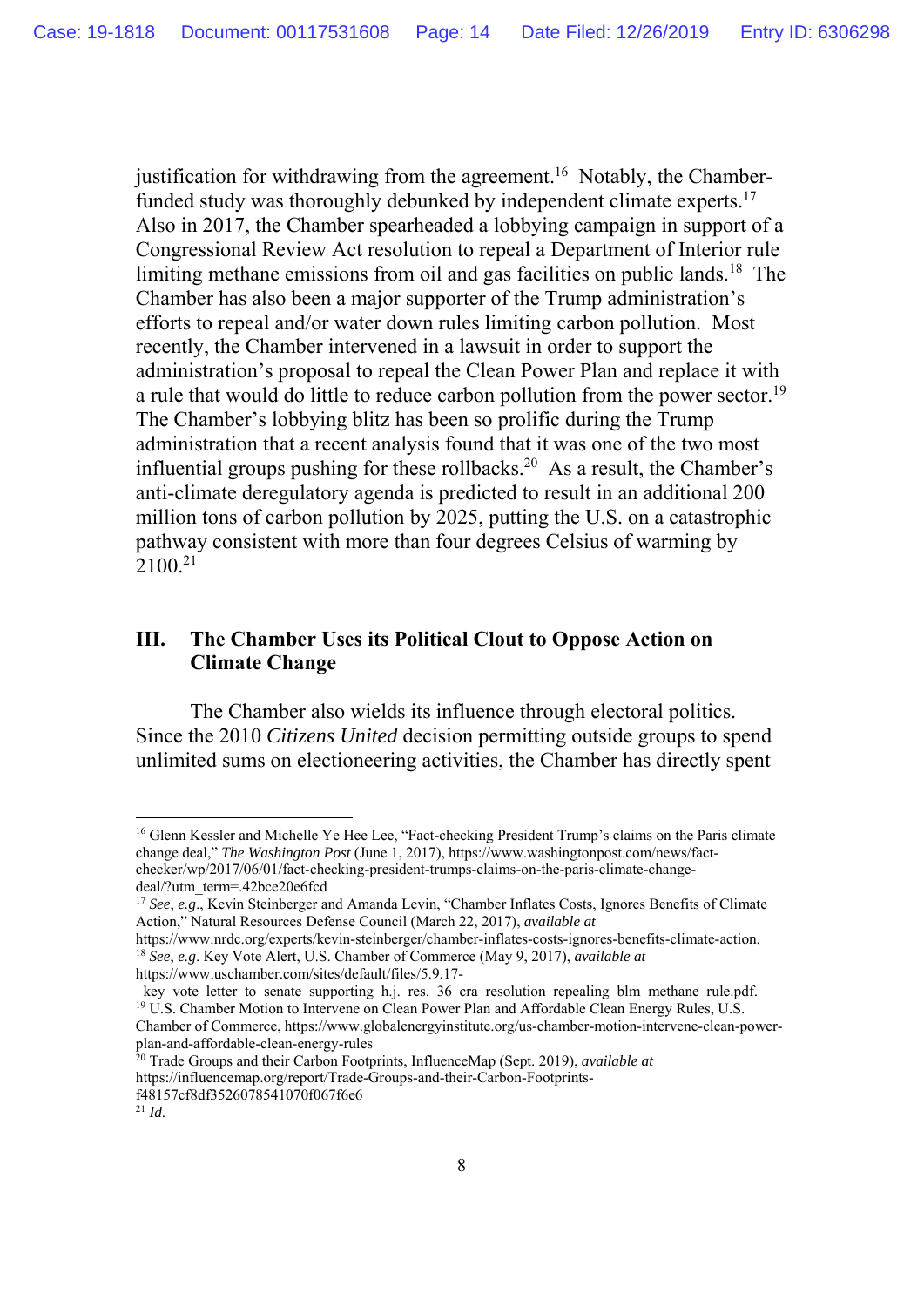approximately  $$150$  million<sup>22</sup> on congressional races, which is more than any other trade association.<sup>23</sup> The Chamber funds attack ads that target candidates for their willingness to support policies to limit carbon pollution.24 Almost no candidate benefiting from the Chamber's outside spending has supported any meaningful climate legislation.

 The political power of the Chamber is not only measured by what the Chamber actually spends in each electoral cycle, but also by what it threatens to spend. The ability to spend unlimited money in politics necessarily imparts the ability to threaten to spend unlimited amounts. Such threats provide several advantages to the influencer: they are effective; they can be kept secret; and they don't always actually have to spend the money. At the beginning of almost every election cycle, the Chamber threatens to spend far more than it actually spends, a warning to any moderate Republican who might challenge their climate denial and obstruction.<sup>25</sup> It is no coincidence that bipartisan activity on climate change came to an end in Congress immediately after the *Citizens United* decision unleashed these powers.

 The Chamber's actions are not those of an organization in search of "serious solutions." Br. at 1. They reflect a decades-long campaign of disinformation, obstruction, and political intimidation designed to prevent democratically accountable branches of government from adopting any

<sup>&</sup>lt;sup>22</sup> U.S. Chamber of Commerce Outside Spending by Year, Center For Responsive Politics,<br>https://www.opensecrets.org/outsidespending/detail.php?cmte=US+Chamber+of+Commerce&cycle=2018 <sup>23</sup> The Chamber goes through extraordinary lengths to keep its membership anonymous and as a trade association organized under section  $501(c)(6)$  of the Internal Revenue Code it is not otherwise obligated to disclose this information. As a result, the corporations that fund this political spending are unknown. 24 *See*, *e.g*., "Run, Jimmy" attack ad against Katie McGinty, 2016 candidate for U.S. Senate from Pennsylvania, *available at* https://player.vimeo.com/video/208379329; Nancy Madsen, "U.S. Chamber of Commerce says Tim Kaine supported higher energy costs for families," Politifact Virginia (Aug. 21, 2012), https://www.politifact.com/virginia/statements/2012/aug/21/us-chamber-commerce/us-chamber-commercesays-tim-kaine-supported-highe/

<sup>25</sup> *See*, *e.g*., Carol Leonnig, "Corporate donors fuel Chamber of Commerce's political power," *The Washington Post* (Oct. 19, 2012) https://www.washingtonpost.com/politics/decision2012/corporate-donorsfuel-chamber-of-commerces-political-power/2012/10/18/96ad666a-1943-11e2-bd10- 5ff056538b7c\_story.html?utm\_term=.2798acebd23f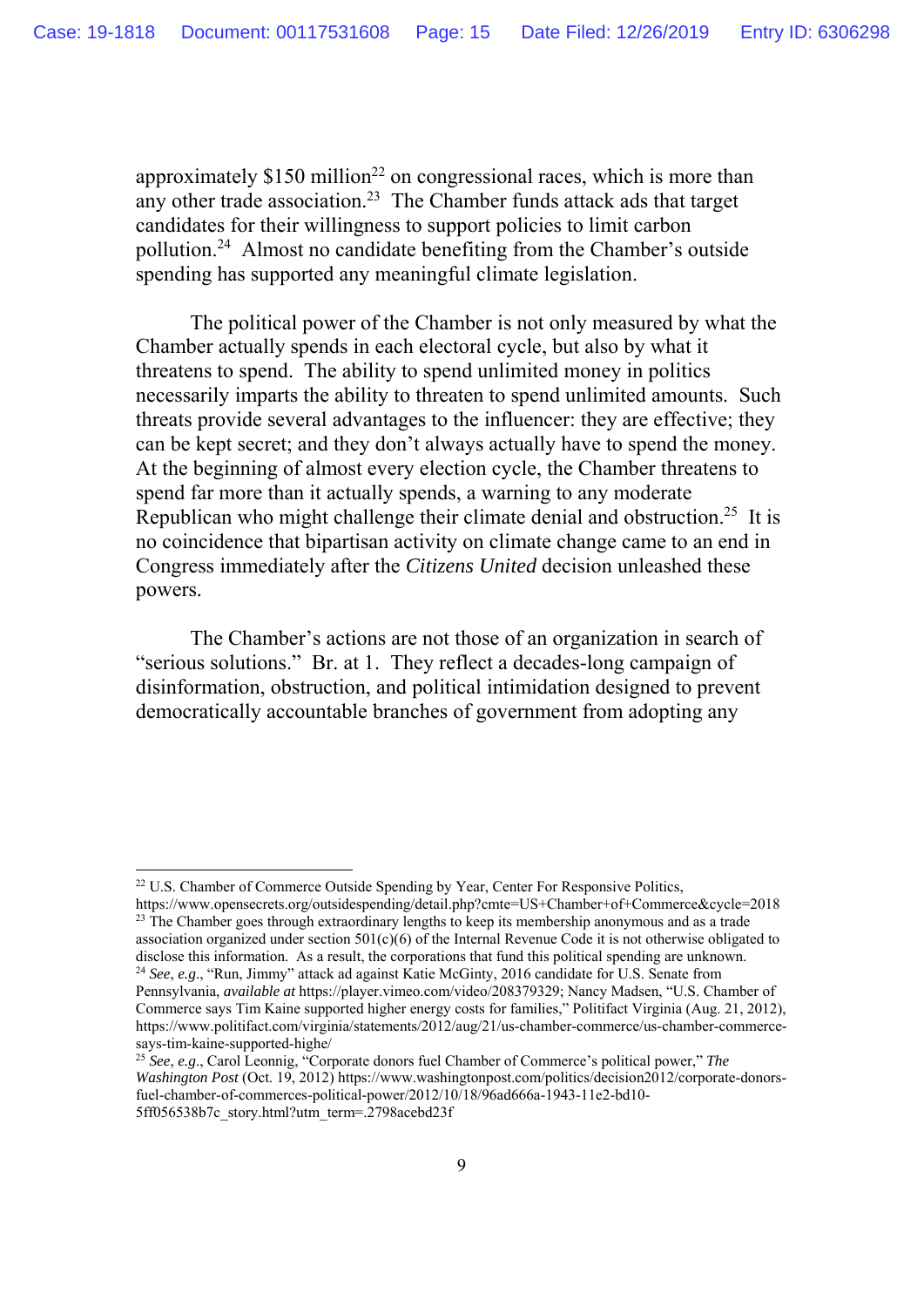policies that would reduce carbon pollution.26 This Court should assess the Chamber's arguments accordingly.<sup>27</sup>

## **IV. Courts, Including State Courts, Are Well-Positioned to Address the Issues in this Case**

 The Chamber's legal strategy here is an extension of its political one. While its primary focus is on convincing this Court that the issues raised by the plaintiff-appellee should be addressed in federal court, the Chamber's brief hints at the inevitable argument to come: "Governmental policies aimed at achieving these goals should come from the federal government, and in particular Congress and the Executive Branch, not through the courts, much less a patchwork of actions under state common law." Br. at 2.

 However, cases such as this one fall squarely within the competency of the judicial branch. They present factual claims that courts are expert at resolving. They present questions of harm and liability that courts are expert at resolving. They require the winnowing of fact from fiction and fraud, where courts have both expertise and the ability to impose consequences for fiction and fraud. Court-required discovery helps winnow fact from industry-funded, poll-tested fictions shopped in legislative arenas. Finally,

<sup>&</sup>lt;sup>26</sup> The predicament of the climate denial position (now well documented as false in peer-reviewed academic research) is best illustrated by the major oil companies whose CEOs now publicly purport to acknowledge the reality and severity of their product's harmful effects on our planet, and claim to support a market-based carbon price (some even provide slight — by industry standards — support to a  $501(c)(4)$ ) organization supporting a carbon price). Yet privately, the industry's entire extant (and formidable) political and electioneering apparatus (including, we believe, the Chamber, though the Chamber's nontransparency obscures a true answer) remains in practice remorselessly opposed to any meaningful legislative solution, including a price on carbon. Beyond the Chamber, these groups include the National Association of Manufacturers, the American Petroleum Institute, Americans for Prosperity, and an armada of others that collectively dominate political spending in America. *See*, *e.g*., Robert Brulle, "The climate lobby: a sectoral analysis of lobbying spending on climate change in the USA, 2000 to 2016," *Climatic Change*, vol. 149, issue 3-4, pgs. 289 – 303, *available at*

https://link.springer.com/article/10.1007%2Fs10584-018-2241-z

<sup>&</sup>lt;sup>27</sup> Many blue chip companies have cut ties with the Chamber after doing a similar assessment. Over the last 10 years, Apple, Costco, eBay, General Mills, Goldman Sachs, HP, Kellogg, Kraft Heinz, Mars, Mattel, McDonalds, Mondelez, Nestlé, Pacific Gas & Electric, PNM Resources, Starbucks, Unilever, and Walgreens Boots Alliance are all known to have quit the Chamber at least in part over its climate obstructionism and denial. *See*, *e.g*., Dominic Rushe, "Disney, the Gap and Pepsi urged to quit the US Chamber of Commerce," *The Guardian* (April 24, 2017),

https://www.theguardian.com/business/2017/apr/24/disney-the-gap-and-pepsi-urged-to-quit-us-chamberof-commerce. Together, these companies have a market capitalization of more than \$2.2 trillion. This begs the question: why would the Chamber be willing to lose such members as a cost of clinging to climate denial and obstruction?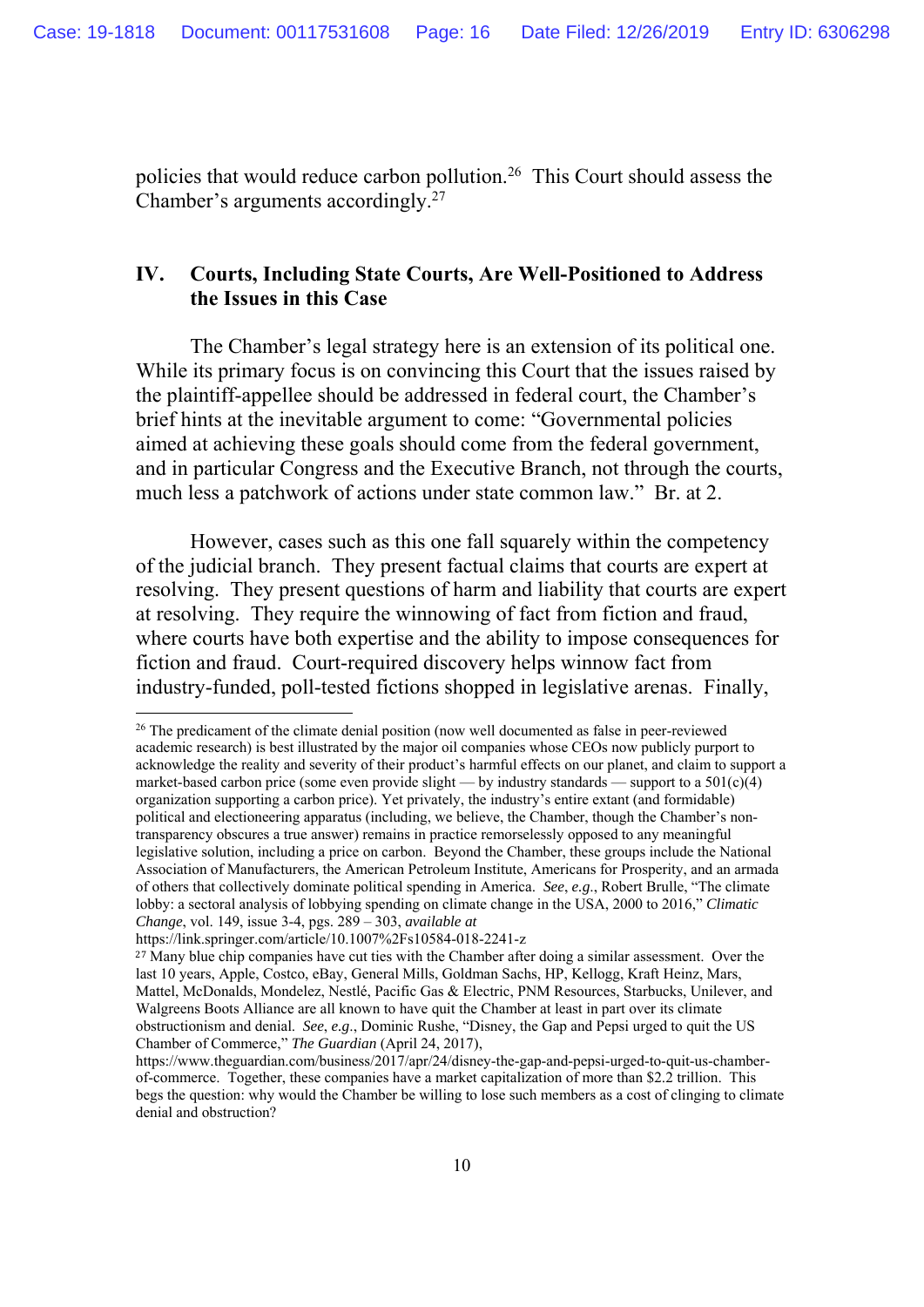courts and juries have a storied equalizing role: they are established to provide a forum where even politically mighty interests must stand equal before the law with those they have harmed.<sup>28</sup> Politically mighty organizations prefer more favorable fields, where their political might settles the question. The Chamber would clearly love to neuter the judicial branch of government on these questions to the benefit of its fossil fuel donors.

 History reveals a long battle between powerful influencers who want to bring government to their heel, at whatever cost to the public, and a public that needs its own interests protected but has not arrayed the political power of the big influencers.29 As the branch of government least responsive to political might, Courts have an important role in this contest. It should come as no surprise that the mightiest of political influencers, the fossil fuel industry, would like to steer all questions of importance to them into the arenas where their political might holds greatest sway. But that's not how the Founders set our government up. There is no doctrine of "too big to adjudicate" or "too important to the politically mighty to adjudicate." The politically mighty have enough advantages without the Court conferring such a benefit upon them.

<sup>&</sup>lt;sup>28</sup> Unique in the constitutional constellation, the jury is designed not just to protect the individual against government, but also to protect the individual against other "more powerful and wealthy citizens." 3 William Blackstone, Commentaries *\**381*.* Juries are not obliged to respect political power or proprieties, rather, they are obliged to do justice in the case before them. 1 Alexis De Tocqueville, Democracy in America 314 (Arthur Goldhammer trans., Penguin Putnam Inc. 2004) (1838) ("The jury system as it is understood in America seems to me a consequence of the dogma of popular sovereignty just as direct and just as extreme as universal suffrage. Both are equally powerful means of ensuring that the majority reigns.").

<sup>29</sup> *See, e.g.*, Theodore Roosevelt, *New Nationalism Speech* (1910) ("[T]he United States must effectively control the mighty commercial forces[.] . . . The absence of an effective state, and especially, national, restraint upon unfair money-getting has tended to create a small class of enormously wealthy and economically powerful men, whose chief object is to hold and increase their power."); David Hume*,* PHILOSOPHICAL WORKS OF DAVID HUME 290 (1854) ("Where the riches are in a few hands, these must enjoy all the power and will readily conspire to lay the whole burden on the poor, and oppress them still farther, to the discouragement of all industry."); Andrew Jackson, 1832 Veto Message Regarding the Bank of the United States (July 10, 1832) (transcript available in the Yale Law School library) ("It is to be regretted that the rich and powerful too often bend the acts of government to their selfish purpose . . . to make the richer and the potent more powerful, the humble members of society . . . have neither the time nor the means of securing like favors to themselves, have a right to complain of the injustice of the Government."); Niccolo Machiavelli, THE PRINCE IX (1532) ("[O]ne cannot by fair dealing, and without injury to others, satisfy the nobles, but you can satisfy the people, for their object is more righteous than that of the nobles, the latter wishing to oppress, whilst the former only desire not to be oppressed.").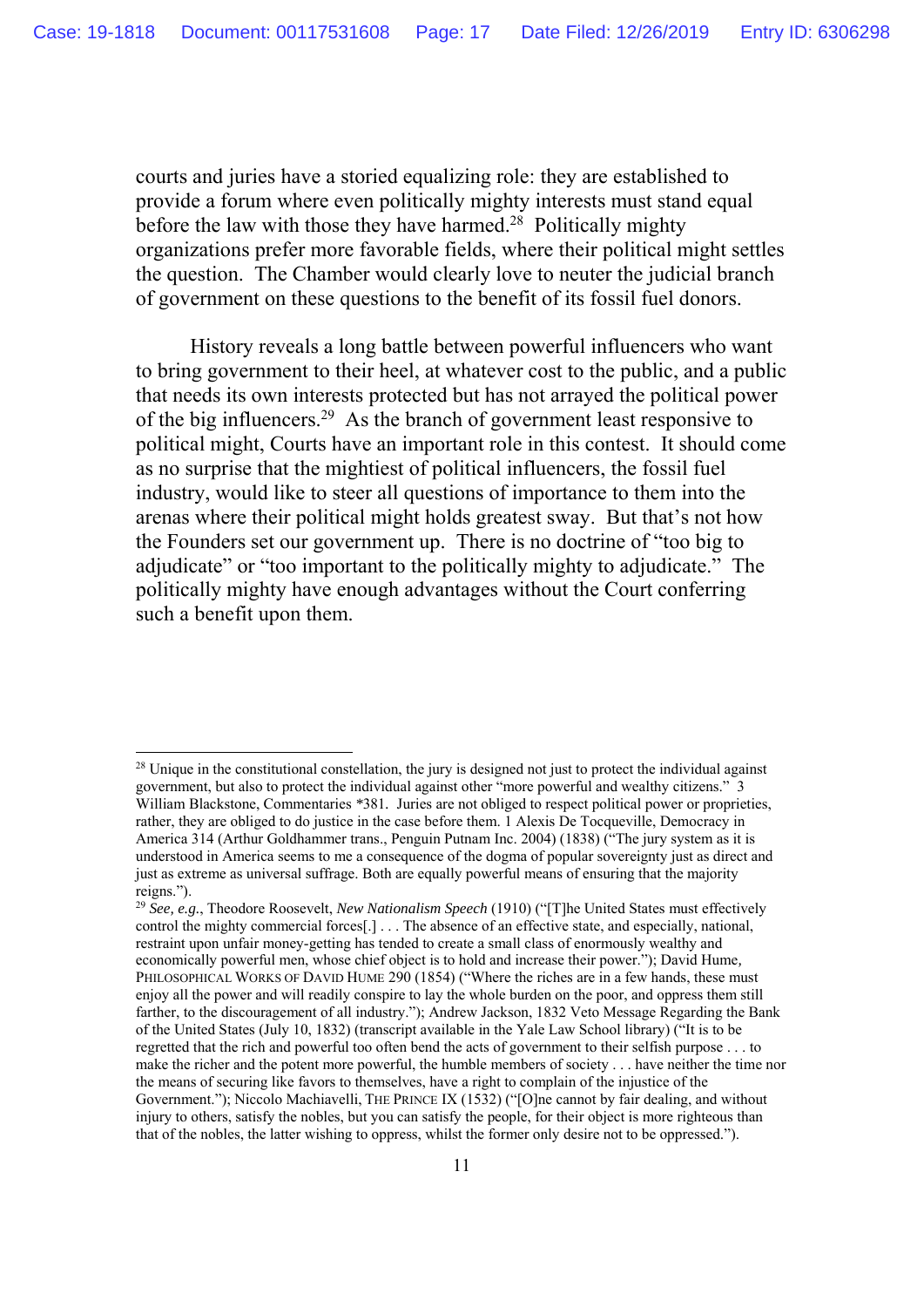# **CONCLUSION**

For the foregoing reasons, this Court should carefully scrutinize the arguments made before it that urge reversal and instead affirm the District Court's order of remand.

December 26, 2019 Respectfully submitted,

 s/ Anthony Tarricone Anthony Tarricone KREINDLER & KREINDLER, LLP 855 Boylston St, Suite 1101 Boston, MA 02116 Phone 1: (617) 424-9100 Fax: (617) 424-9120 Email: atarricone@kreindler.com U.S. First Circuit Court of Appeals Bar No. 11365

 s/ Gerson H. Smoger Gerson H. Smoger SMOGER & ASSOCIATES, P.C. 13250 Branch View Lane Dallas, Texas 75234 Phone 1: (972) 243-5297 Phone 2: (510) 531-4529 Email: gerson@texasinjurylaw.com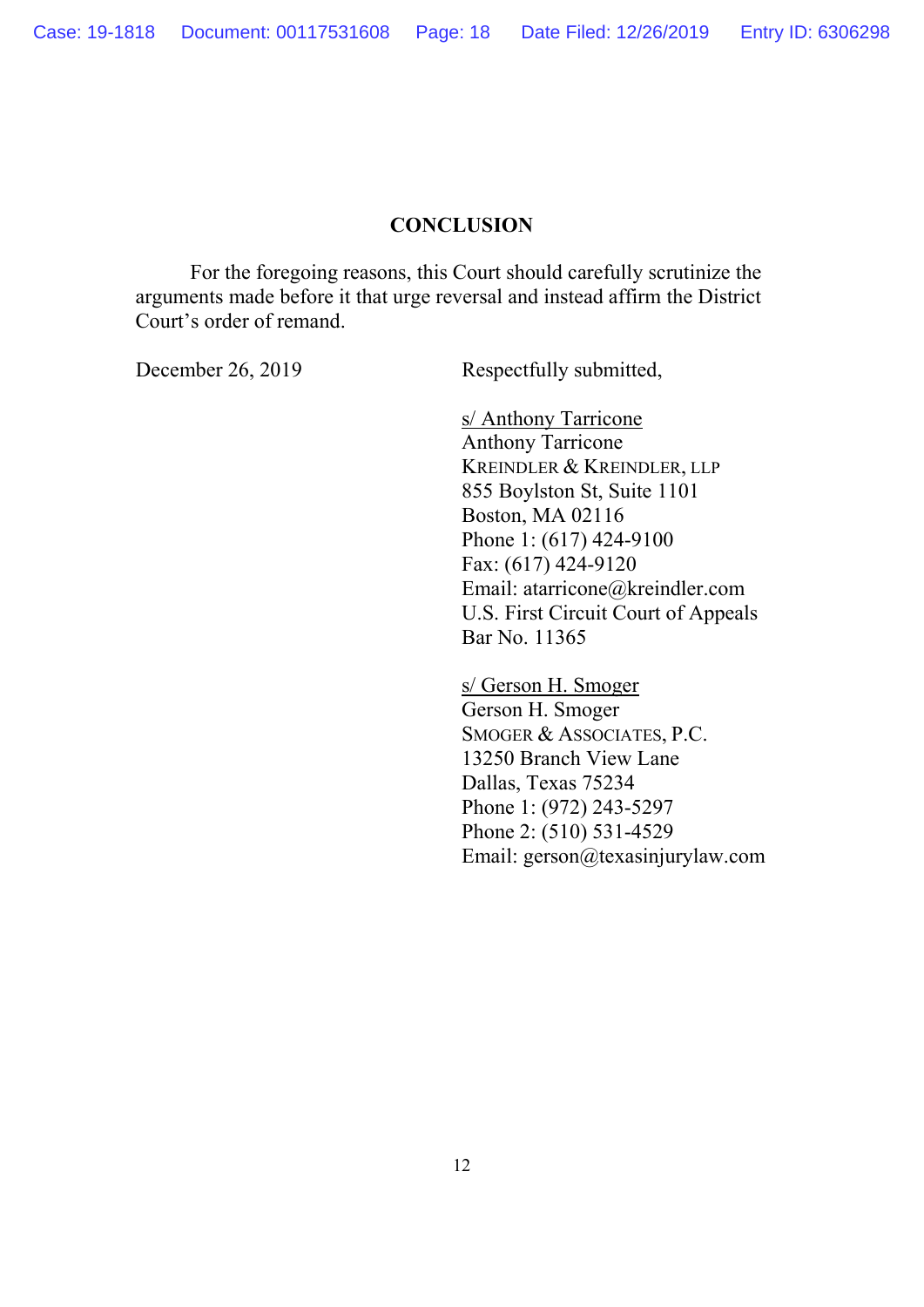### **CERTIFICATE OF COMPLIANCE**

 Pursuant to Federal Rule of Appellate Procedure 29(a)(4)(g), I certify that:

This brief complies with Rule  $29(a)(5)$ 's type-volume limitation because it contains 4602 words (as determined by the Microsoft Word 365 word-processing system used to prepare the brief), excluding the parts the brief exempted by Rule 32(f).

 This brief complies with Rule 32(a)(5)'s typeface requirements and Rule 32 (a)(6)'s type-style requirements because it has been prepared in a proportionately spaced typeface using Microsoft Word 365 in 14-point Times Roman font.

> /s/ Anthony Tarricone Anthony Tarricone

*Counsel for Amici Curiae* 

December 26, 2019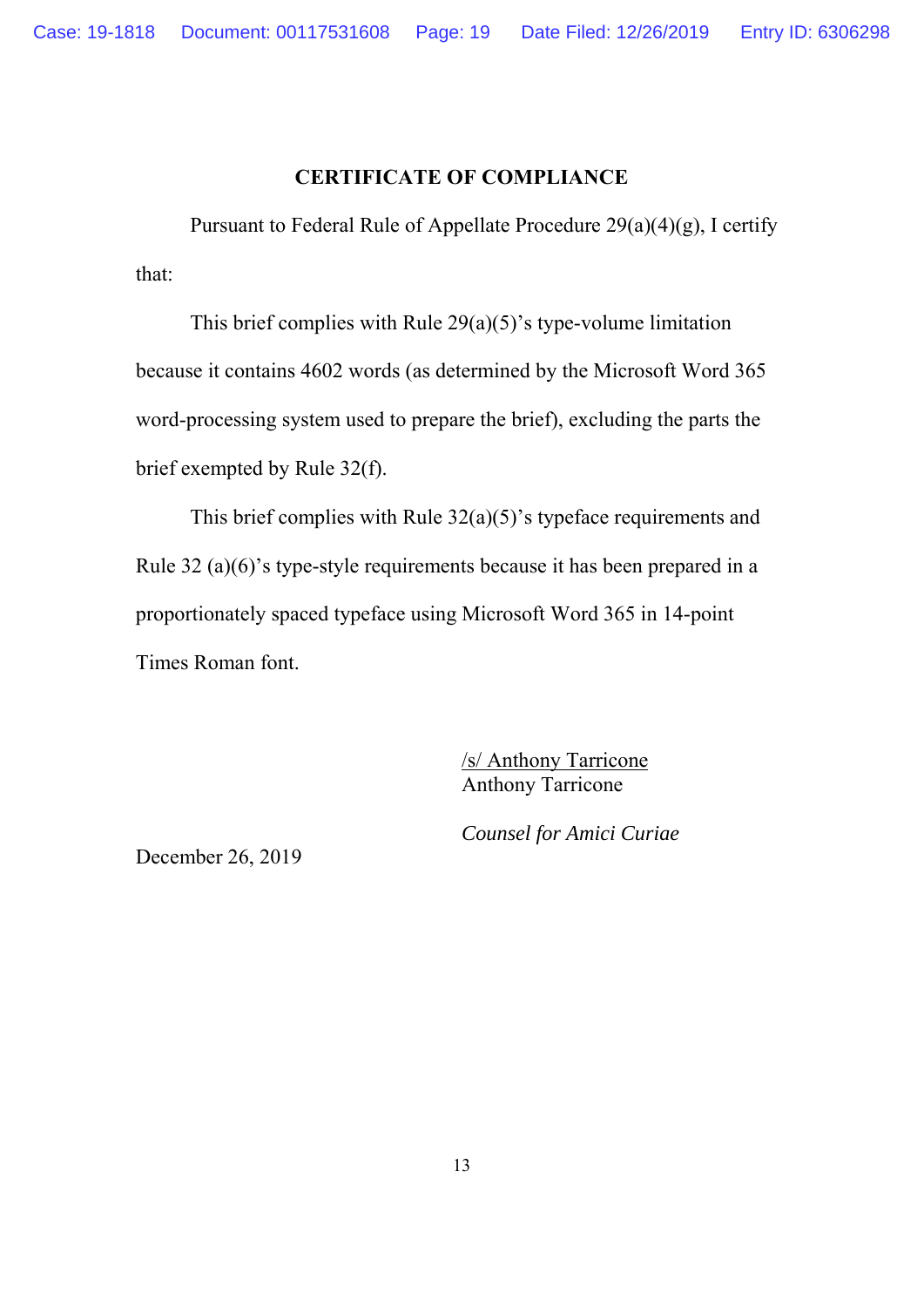#### **CERTIFICATE OF SERVICE**

I hereby certify that on December 26, 2019 I electronically filed the foregoing document with the United States Court of Appeals for the First Circuit by using the CM/ECF system. I certify that the following parties or their counsel of record are registered as ECF Filers and that they will be served by the CM/ECF system:

Matthew B. Allen Timothy K. Baldwin Baker Botts LLP Whelan Corrente & Flanders LLP 910 Louisiana Street 100 Westminster Street, Suite 710 Houston, TX 77002 Providence, RI 02903-2319

Steven Mark Bauer Nicole J. Benjamin Latham & Watkins LLP Adler Pollock & Sheehan PC 505 Montgomery Street, Suite 2000 1 Citizens Plaza, 8<sup>th</sup> Floor San Francisco, CA 94111-2562 Providence, RI 02903-1345 Email: steven.bauer@lw.com Email: nbenjamin@apslaw.com

Megan Berge Theodore J. Boutrous, Jr. Baker Botts LLP Gibson Dunn & Crutcher LLP 1299 Pennsylvania Ave. N.W., Ste 1300w 333 S Grand Avenue Washington, DC 20004-2400 Los Angeles, CA 90071-3197 Email: megan.berge@bakerbotts.com Email: tbroutrous@gibsondunn.com

Jeffrey S. Brenner Shannon S. Broome Nixon Peabody LLP<br>
1 Citizens Plaza, 5<sup>th</sup> Floor<br>
50 California Street, Suite 17 Providence, RI 02903-0000 San Francisco, CA 94111 Email: jbrenner@nixonpeabody.com Email: sbroome@huntonak.com

John E. Bulman Michael J. Colucci Pierce Atwood LLP Olenn & Penza LLP 1 Financial Plaza,  $26<sup>th</sup>$  Floor 530 Greenwich Avenue Providence, RI 02903-0000 Warwick, RI 02886-0000 Email: jbulman@pierceatwood.com Email: mjc@olenn-penza.com

Brendan J. Crimmins Philip H Curtis Kellogg Hansen Todd Figel & Arnold & Porter Kaye Scholer LLP Frederick PLLC 250 W. 55<sup>th</sup> Street 1615 M St, NW, Suite 400 New York, NY 10019-9710 Washington, DC 20036-0000 Email: philip.curtis@arnoldporter.com Email: bcrimmins@kellogghansen.com

Email: matt.allen@bkaerbotts.com Email: tbaldwin@whelancorrente.com

50 California Street, Suite 1700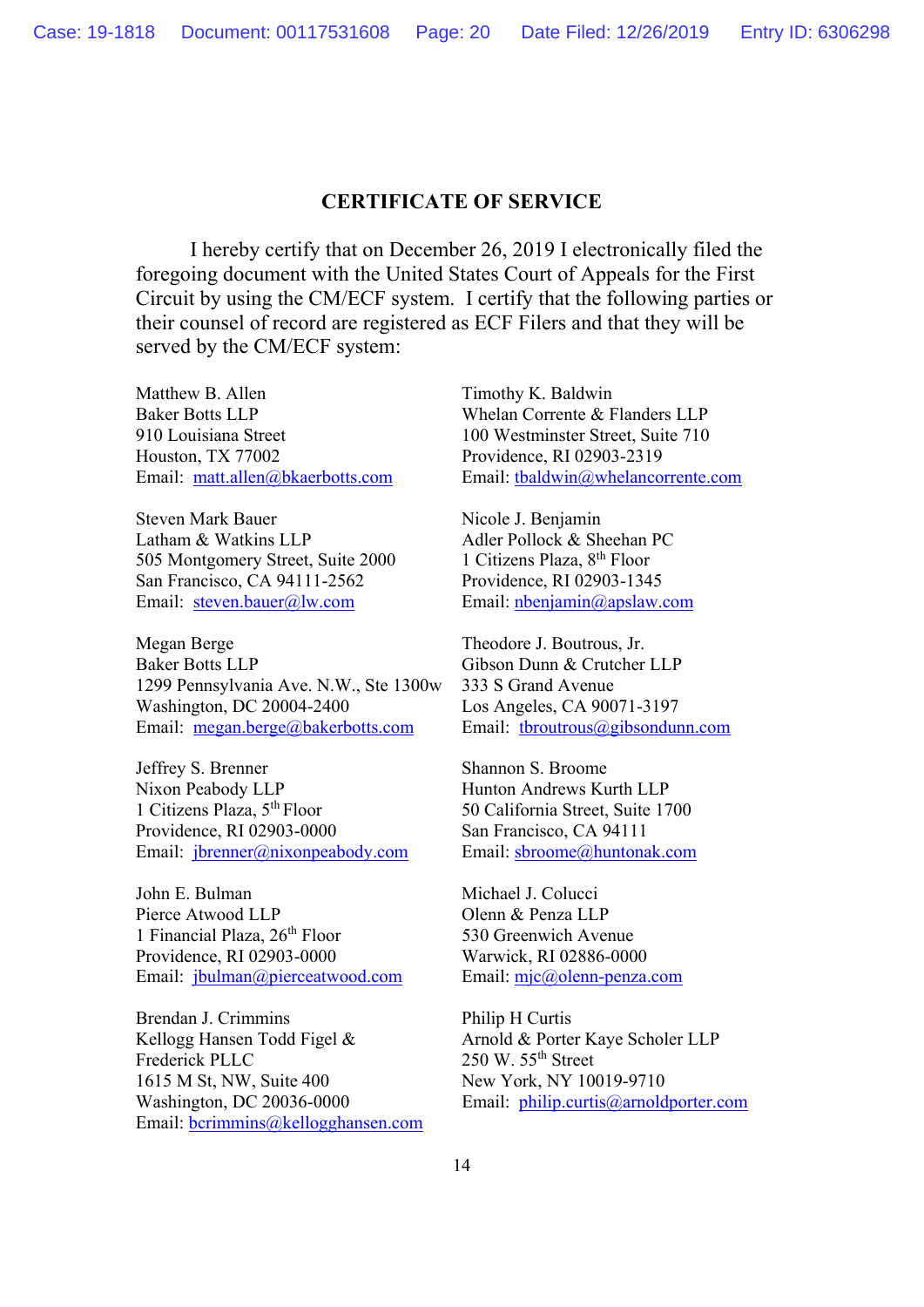Matthew Kendall Edling Nathan P. Eimer Sher Edling LLP Eimer Stahl LLP San Francisco, CA 94104 Chicago, IL 60604 Email: Matt@shredling.com Email: neimer@eimerstahl.com

Douglas Jay Emanuel Robert David Fine Chace Ruttenberg & Freedman LLP Chace Ruttenberg & Freedman LLP 1 Park Row, Suite 300 1 Park Row, Suite 300 Providence, RI 02093-0000 Providence, RI 02093-0000 Email: demanuel@crfllp.com Email: rfine@crfllp.com

Robert G. Flanders, Jr. David Charles Frederick 100 Westminster Street, Suite 710 1615 M Street, NW Providence, RI 02903-2319 Washington, DC 20036-0000

Sean C. Grimsley Pamela R. Hanebutt Bartlit Beck LLP Eimer Stahl LLP 1801 Wewatta Street, Suite 1200 224 S. Michigan Avenue, Suite 1100 Denver, CO 80202-0000 Chicago, IL 60604 Email: sean.grimsley@bartlit-beck.com Email: phanebutt@eimerstahl.com

Matthew T. Heartney Jaren Janghorbani Arnold & Porter Kaye Scholer LLP Paul Weiss Rifkind Wharton & Garrison 777 S. Figueroa Street,  $44<sup>th</sup>$  Floor 1285 Avenue of the Americas Los Angeles, CA 90017-5844 New York, NY 10019-6064 Email: matthew.heartney@arnoldporter.com Email: jjanghorbani@paulweiss.com

Jacob Scott Janoe Raphael Janove Baker Botts LLP Eimer Stahl LLP Houston, TX 77002 Chicago, IL 60604 Email: scott.janoe@bakerbotts.com Email: rjanove@eimerstahl.com

Jameson R. Jones Peter D. Keisler Bartlit Beck LLP Sidley Austin LLP 1801 Wewatta Street, Suite 1200 1501 K St NW Denver, CO 80202-0000 Washington, DC 20005-0000 Email: jameson .jones@bartlit-beck.com Email: pkeisler@sidley.com

Corrie J. Yackulic Neil F.X. Kelly 110 Prefontaine Pl S, Suite 304 150 S. Main Street

100 Montgomery Street, Suite 1410 224 S. Michigan Avenue, Suite 1100

Whelan Corrente & Flanders LLP Kellogg Hansen Todd Figel & Frederick Email: rflaners@whelancorrente.com Email: dfrederick@kellogghansen.com

910 Louisiana Street 224 S. Michigan Avenue, Suite 1100

Corrie Yackulic Law Firm PLLC RI Attorney General's Office, Civil Division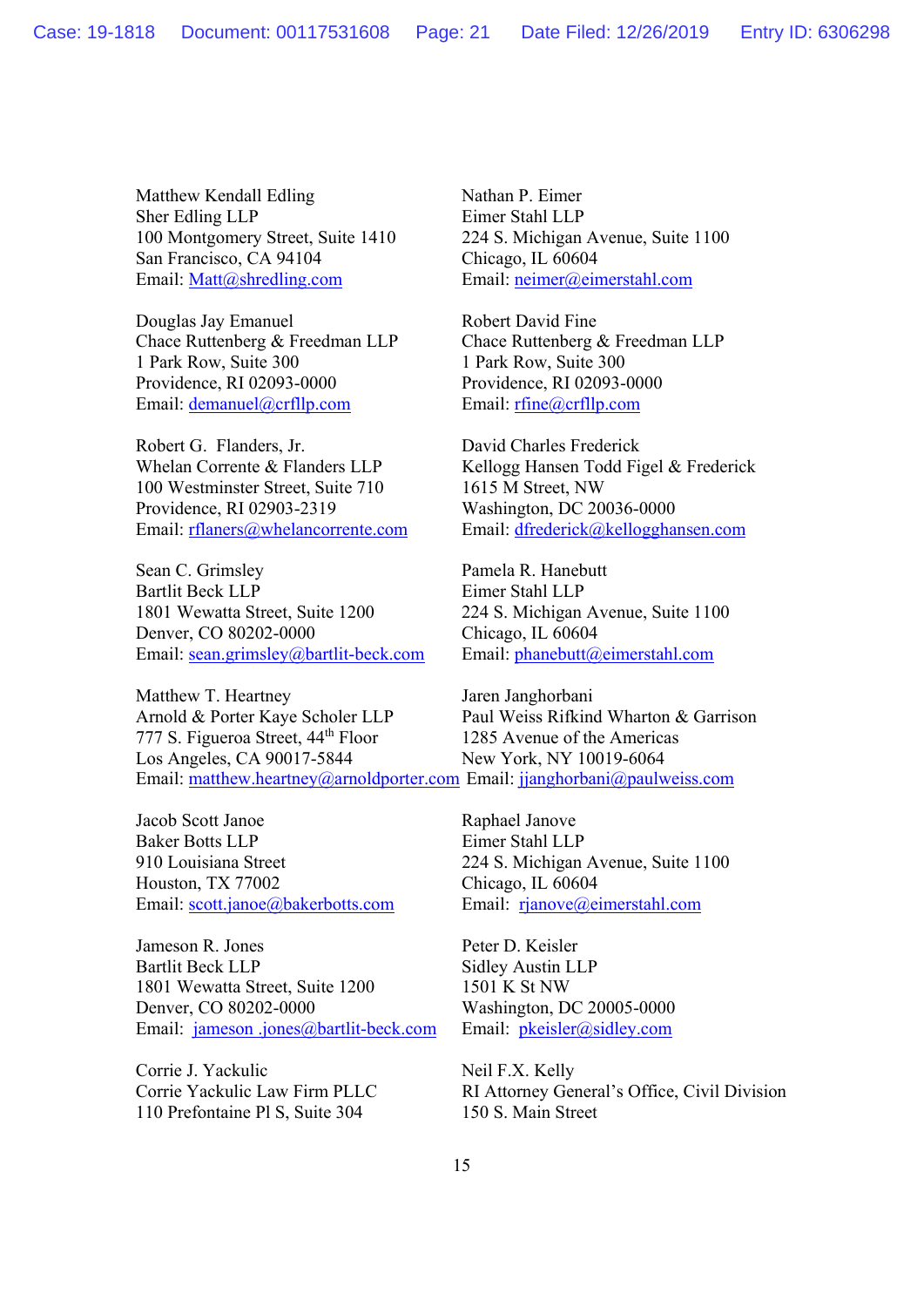Seattle WA 98104 Providence, RI 02903-0000 Email: corrie@cjylaw.com Email: nkelly@riag.ri.gov

Samuel A. Kennedy-Smith Elizabeth Ann Kim Lewis Brisbois Bisgaard & Smith Munger Tolles & Olson LLP 1 Citizens Plaza, Suite 1120 560 Mission Street, 27<sup>th</sup> Floor Providence, RI 02903 San Francisco, CA 94105-2907 Email: Email: elizabeth.kim@mto.com Samuel.kennedy-smith@lewisbrisbois.com

Grace W. Knofczynski Steven Paul Lehotsky Kellogg Hansen Todd Figel & US Chamber of Commerce Frederick PLLC, 1615 H Street, NW 1615 M Street, NW, Suite 400 Washington, DC 20062-0000 Washington, DC 20036-0000 Email: slehotsky@uschamber.com Email: gknofczynski@kellogghansen.com

Daniel Benjamin Levin Joshua S. Lipshutz Munger & Tolles & Olson LLP Gibson Dunn & Crutcher LLP 350 S. Grand Avenue, 50th Floor 1050 Connecticut Avenue, NW Los Angeles, CA 90071-3426 Washington, DC 20036-5306

Tobias Loss-Eaton Patrick C. Lynch Sidley Austin LLP Lynch & Pine LLC 1501 K Street NW 1 Park Row,  $5^{th}$  Floor Washington, DC 20005-0000 Providence, RI 02903 Email: tlosseaton@sidley.com Plynch@lynchpine.com

Stephen John MacGillivray Robin-Lee Main Pierce Atwood LLP Hinckley Allen LLP 1 Financial Plaza,  $26<sup>th</sup>$  Floor 100 Westminster Street, Suite 1500 Providence, RI 02903-0000 Providence, RI 02903-0000 Email: smacgillivray@pierceatwood.com Email: rmain@hinckleyallen.com

Neal S. Manne William Thomas Marks 1000 Louisiana Street, Suite 5100 2001 K Street, NW Houston, TX 77002-5096 Washington, DC 20006<br>
Email: <u>nmanne@susmangodfrey.com</u> Email: wmarks@paulweiss.com Email:  $n$ manne@susmangodfrey.com

Lisa S. Meyer Nancy Gordon Milburn Eimer Stahl LLP<br>
224 S. Michigan Avenue, Suite 1100<br>
250 W. 55<sup>th</sup> Street 224 S. Michigan Avenue, Suite 1100 Chicago, IL 60604 New York, NY 10019-9710

Email: Daniel.levin@mto.com Email: JLipshutz@gibsondunn.com

Susman Godfrey LLP Paul Weiss Rifkind Wharton & Garrison

Email: lmeyer@eimerstahl.com Email: nancy.milburn@arnoldporter.com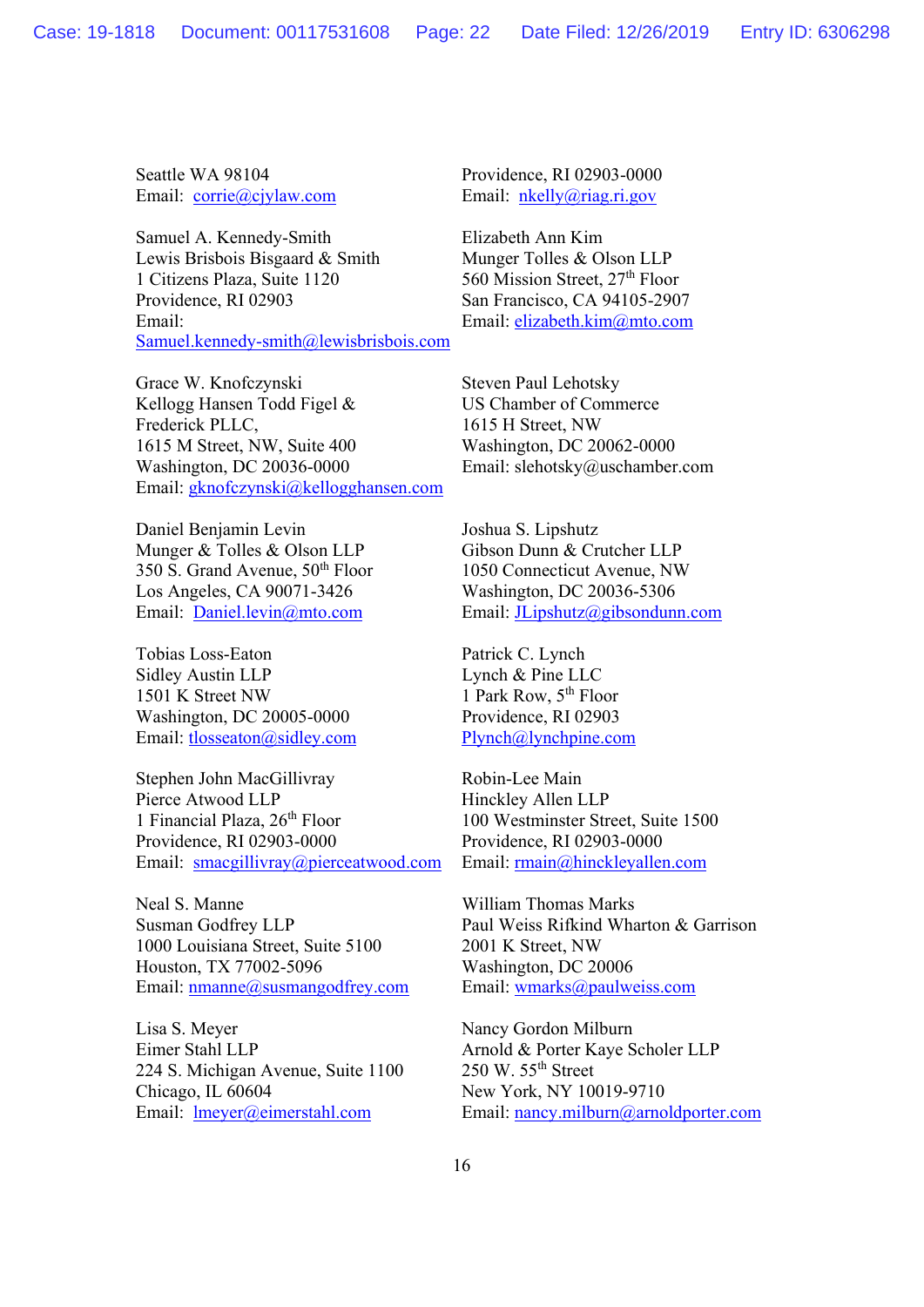Ann Marie Mortimer Lauren Motola-Davis 550 S. Hope Street, Suite 2000 1 Citizens Plaza, Suite 1120 Los Angeles, CA 90071 Providence RI 02903 Email: amortimer@huntonak.com Email:

Matthew Thomas Oliverio Patrick Parenteau

Rebecca Tedford Partington Gerald J. Petros RI Attorney General's Office Hinckley Allen LLP Providence, RI 02903-0000 Providence, RI 02903-0000

Jeffrey B. Pine Jason Christopher Preciphs Providence, RI 02903 Providence, RI 02903-0000 Email: jpine@lynchpine.com Email: jpreiphs@rcfp.com

Stephen M. Prignano Shawn Patrick Regan McIntrye Tate LLP Hunton Andrews Kurth LLP 50 Park Row West, Suite 109 200 Park Avenue, 52<sup>nd</sup> Floor Providence, RI 02903-0000 New York, NY 10166 Email: sprignano@mcintyretate.com Email: sregan@huntonak.com

Robert P. Reznick Patricia K. Rocha Orrick Herrington & Sutcliffe LLP Adler Pollock & Sheehan PC 1152 15<sup>th</sup> Street NW 1 Citizens Plaza, 8<sup>th</sup> Floor Washington DC 20005-1706 Providence, RI 02903-1345 Emai: rreznick@orrick.com Email: procha@apslaw.com

Jerome C. Roth Kannon K. Shanmugam 560 Mission Street,  $27<sup>th</sup>$  Floor 2001 K Street, NW San Francisco, CA 94105-2907 Washington, DC 20006

Hunton Andrews Kurth LLP Lewis Brisbois Bisgaard & Smith LLP lauren.motoladavis@lewisbrisbois.com

Oliverio & Marcaccio LLP Environmental and Natural Resources Law 55 Dorrance Street, Suite 400 Clinic – Vermont Law School Providence, RI 02903-0000 PO Box 96, 164 Chelsea Street Email: mot@om-rilaw.com South Royalton, VT 05068-0000 Email: pparenteau@vermontlaw.edu

150 S. Main Street 100 Westminster Street, Suite 1500 Email: <u>rpartington@riag.ri.gov</u> Email: <u>gpetros@hinckleyallen.com</u>

Lynch & Pine LLC<br>
1 Park Row, 5<sup>th</sup> Floor<br>
10 Weybosset Street, Suite 800 10 Weybosset Street, Suite 800

Munger Tolles & Olson LLP Paul Weiss Rifkind Wharton & Garrison Email: jerome.roth@moto.com Email: kshanmugam@paulweiss.com